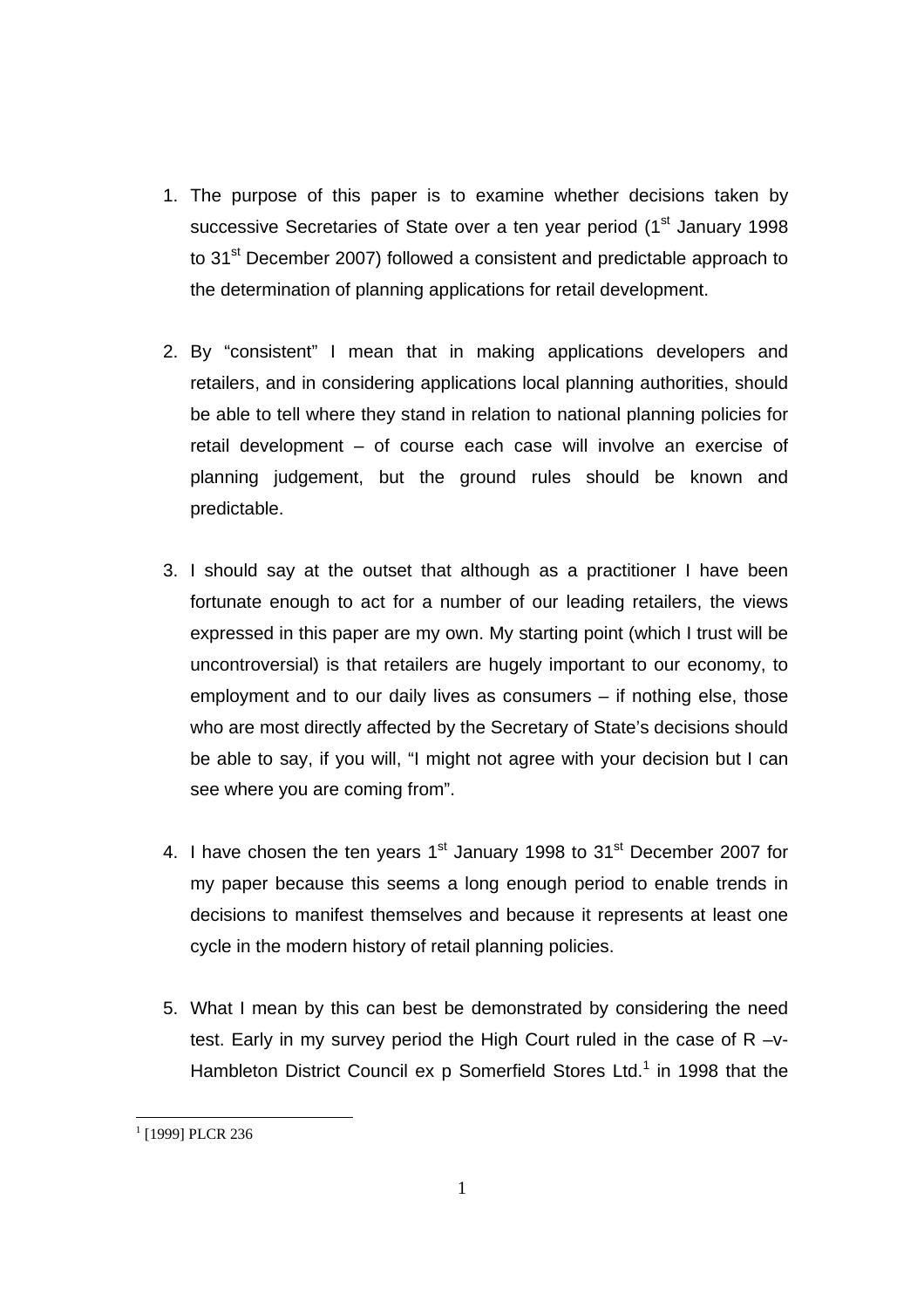then current version of PPG6 (1996) did not require an applicant to demonstrate need for the proposal in order to obtain planning permission; this was met by the Government "clarifying" PPG6 through a ministerial statement (the Caborn Statement) in 1999 in which a test of need was introduced for edge and out of centre retail proposals unless need had been established already in an up to date development plan; my survey of decisions made by successive Secretaries of State shows a good deal of interpretation of this test over the ensuing years and further ministerial statements and a new version of PPS6 (2005) retained it, until the Planning White Paper in 2007 [7.53] acknowledged that the test had proven to be "a blunt instrument" with "the unintended effect of restricting competition and limiting consumer choice" and announced that the test was to be dropped. More recently in launching the consultation draft of a new version of PPS6 in July 2008 Secretary of State Hazel Blears described the need test as "dysfunctional".

- 6. One thing that can be drawn from the need test saga is that our national planning policy system does not react rapidly to problems of its own making.
- 7. Over the period of my survey the Secretary of State responsible for planning policies and decisions has been in turn the Secretary of State for the Environment, Transport & the Regions, then for Transport, Local Government & the Regions, next the First Secretary of State / Deputy Prime Minister and latterly the Secretary of State for Communities & Local Government. For most of the period in question John Prescott was at the helm until a relatively short period in office by Ruth Kelly gave way to the current era of Hazel Blears.
- 8. My survey period has seen numerous policy pronouncements on the subject of retail planning, starting with the 1996 version of PPG6 (as it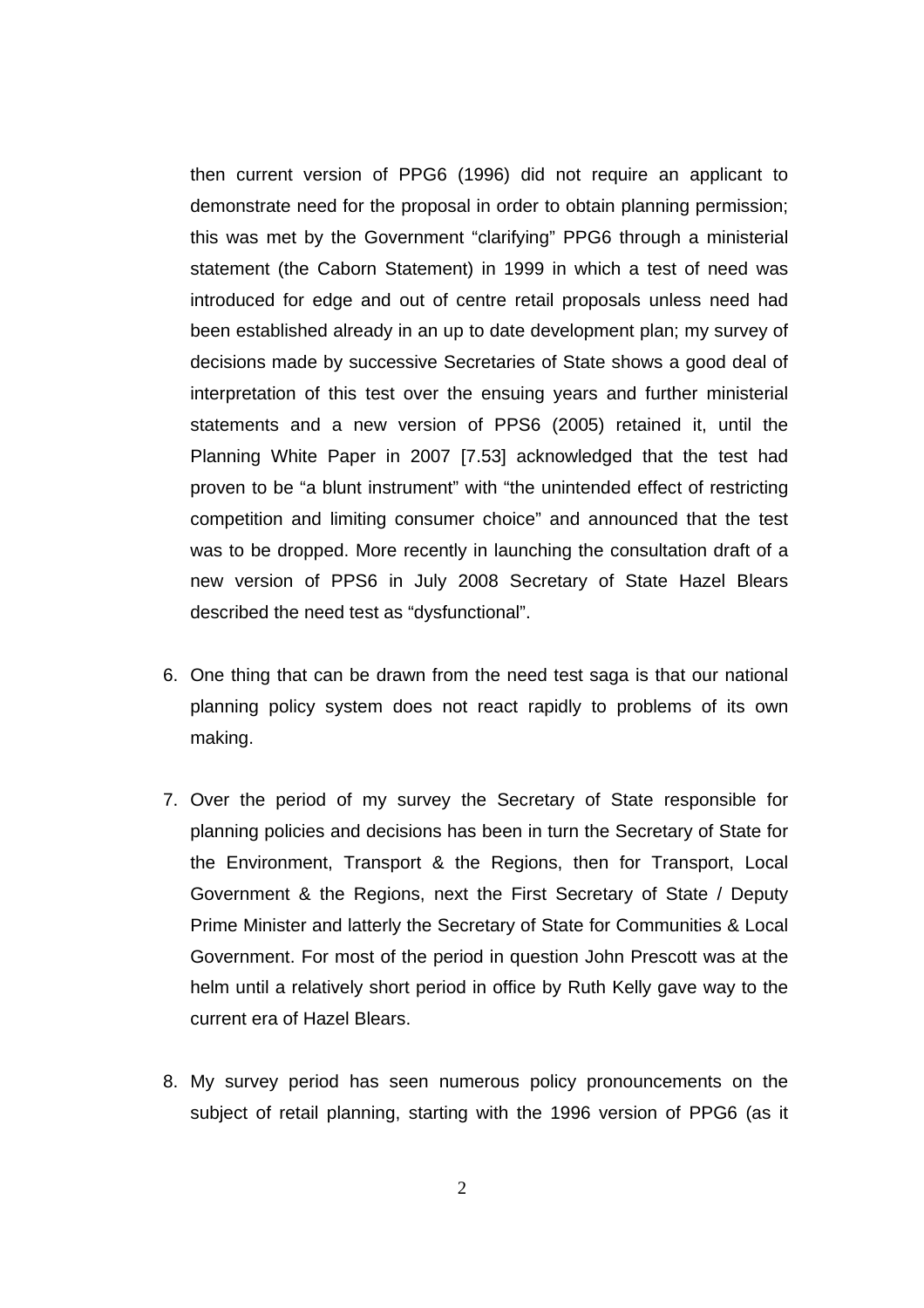then was) which was in force at the outset. By the time that the current (as I write this) 2005 version of PPS6 was issued as a consultation draft in December 2003, decision letters in retail cases recited a long list of sources of Government policy including: PPG6 and ministerial statements made in 1997 (Nick Raynsford), 1999 (Richard Caborn) and 2003 (Tony McNulty) together with the Government's Responses to Select Committees in 1997 and 2000.

- 9. It seems fair to observe that this has been a restless field of policy making. As I write this paper the Government is consulting upon a new draft of PPS6 (July 2008) and pondering quite what to do in response to the Competition Commission's recommendation (April 2008) that there should be a "competition test" within the planning system. These merit a paper in their own right but what I have decided to do is to look back over the recent past in order to see whether there are things that we can usefully learn from it.
- 10. I have assumed that readers of this paper are familiar with the various development control tests set by Government policy over the years for edge and out of centre retail developments by way of requiring need for the proposals to be demonstrated, a sequential approach to be followed to examine whether there are suitable, viable and available better located (more central) sites and that the impact of the proposals on the vitality and viability of town centres must be an acceptable one.
- 11. I will not summarise these tests I am sure that they are well-known but rather I will examine the manner in which the Secretary of State has construed and applied these tests during my survey period. I have concentrated on cases decided by the Secretary of State (rather than by inspectors) because the tests in question were set by the Secretary of State in the first place.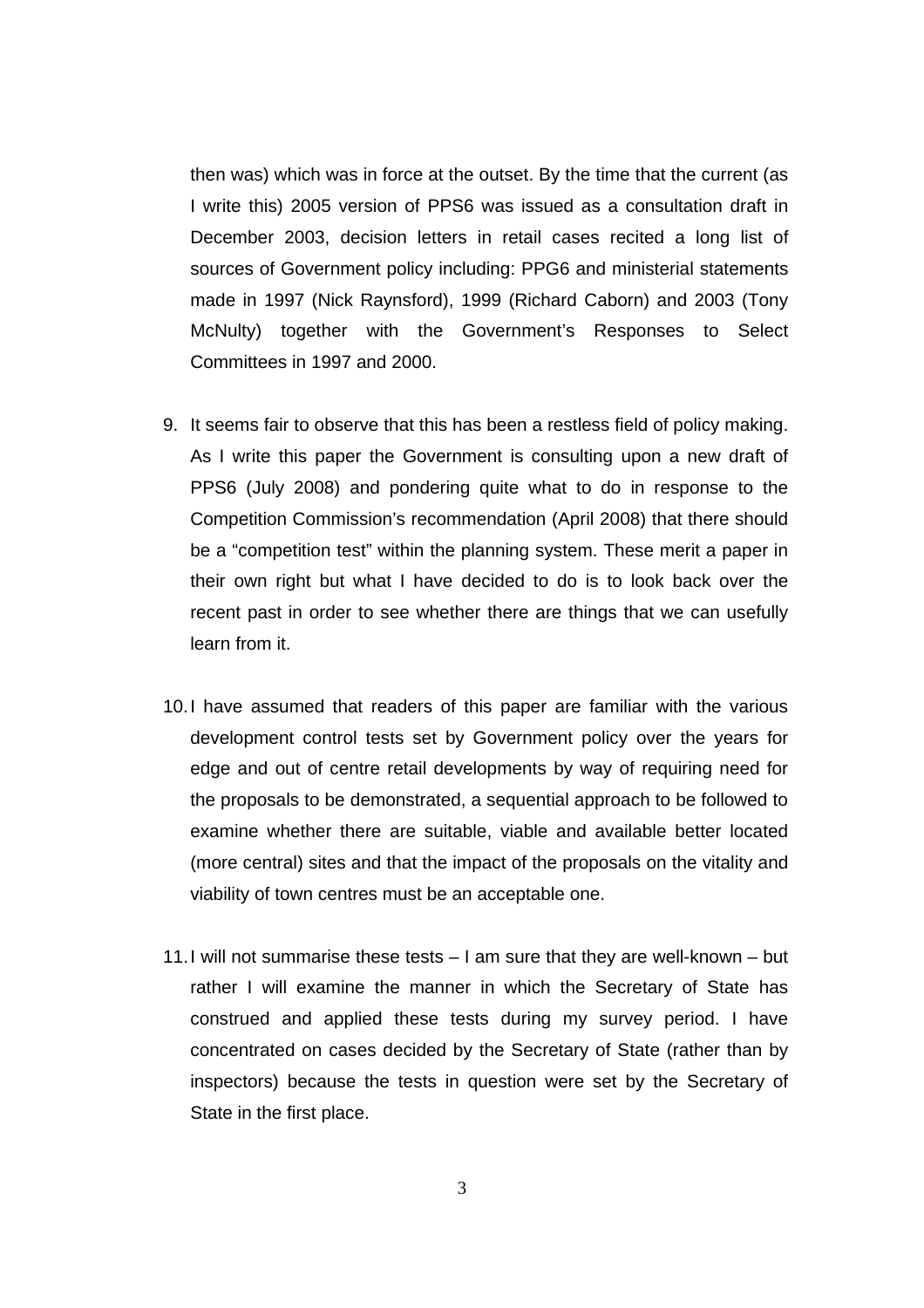- 12. My survey is of English decisions and I have used Compass Online as my research tool<sup>2</sup>. The Secretary of State decides such cases either where he / she has exercised the power to "call-in" an application for his / her own decision thus removing the case from the local decision making process, or where an appeal is "recovered" by the Secretary of State so that the inspector who has been appointed to conduct the examination of the appeal reports to the Secretary of State, who makes the final decision.
- 13. Over the survey period most of the decisions made by the Secretary of State have been in call-in cases rather than recovered appeals. In cases that have been called in, in all but the most exceptional circumstances, the local planning authority would have granted the permission sought had the decision been left in its hands and so it is interesting to pause to consider the extent to which the intervention of the Secretary of State has led to applications being refused that would otherwise have been granted. In similar vein, given that most appeals are decided by inspectors it is interesting to consider the extent to which the Secretary of State has disagreed with the recommendation of the inspector who heard the evidence and the arguments first hand.
- 14. 184 predominantly retail cases (100%) were decided by the Secretary of State during the ten years in question. In 163 (89%) of these the Secretary of State agreed with the inspector's recommendation; in 104 (94 call-in & 10 recovered) of these cases permission was granted, whereas in 59 (46 call-in & 13 recovered) permission was refused. In 21 (11%) cases the Secretary of State disagreed with the inspector's recommendation; in 16 cases (12 call-in & 4 recovered) to refuse permission whereas the inspector had recommended that it should be granted and in 5 (all call-in)

 $2<sup>2</sup>$  I have not burdened my paper with the long and unwieldy PINS reference numbers but rather have given enough detail by way of place name and date to enable the decisions to be found with ease in a Compass Online search.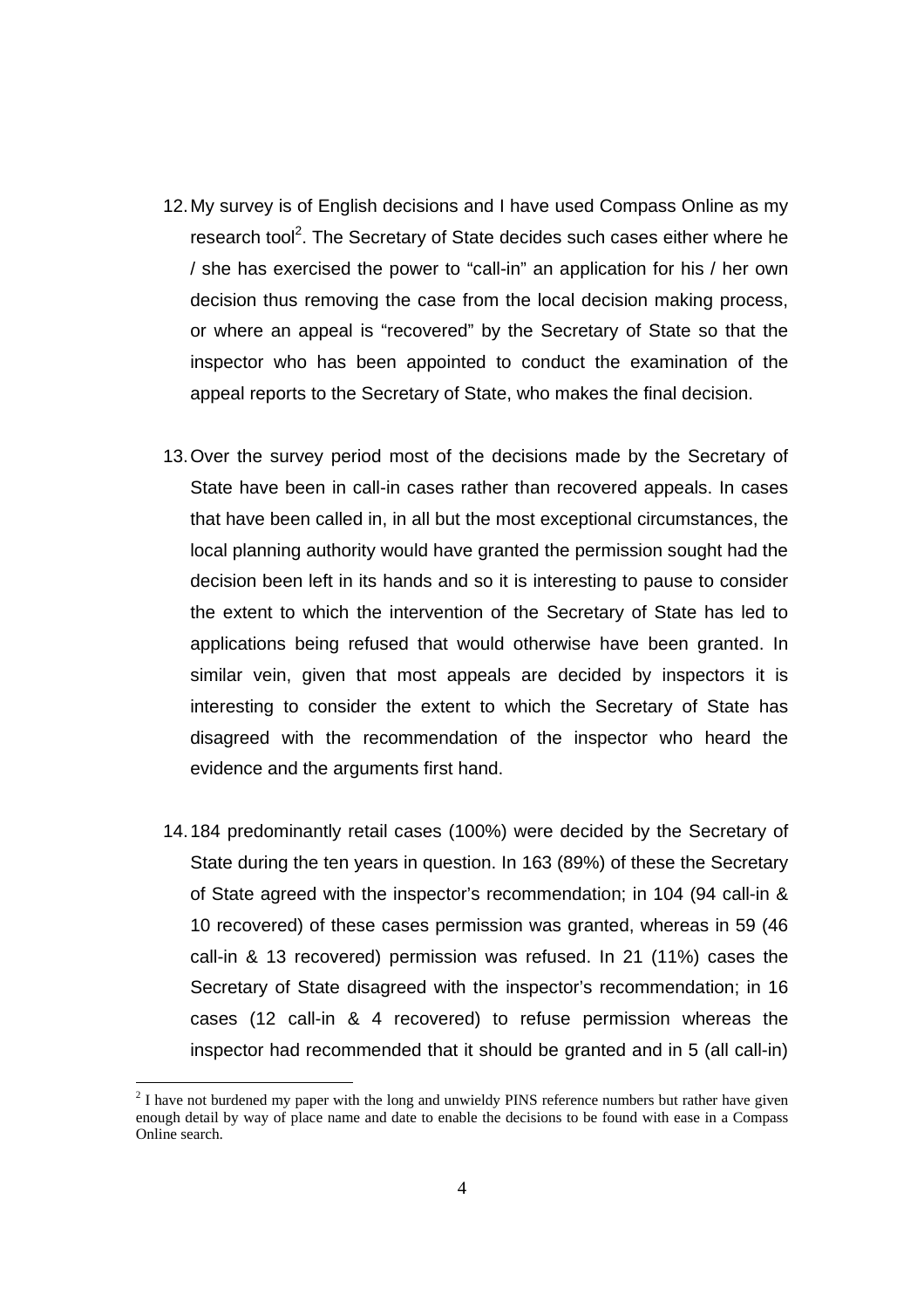cases, to grant permission against the inspector's recommendation to refuse.

- 15. In terms of overall rates of success, of the 157 (100%) decisions in applications called-in by the Secretary of State, 99 (63%) were granted permission and 58 (37%) refused; whereas of the 27 (100%) decisions in appeals recovered by the Secretary of State, the rates of success and failure were exactly the other way around such that 10 (37%) were allowed and 17 (63%) dismissed.
- 16. Combining all the 184 (100%) cases in which the Secretary of State was involved, 109 (59%) were permitted and 75 (41%) refused.
- 17. I have sought to draw out pertinent observations and points of approach from the decisions made by the Secretary of State over these ten years. I have not drawn out issues from every decision for the simple reason that not every case has something new or interesting to say on the subject! Indeed it might be fair to comment that if a policy is clearly set out, decisions which apply the policy should not really have much if anything of interest to say about it. However, many of the decisions do shed useful – and often contradictory - light on what various aspects of the Government's retail planning policies are thought by the Secretary of State to mean and how they should be applied.
- 18. For some half of the survey period (until late 2002) decisions were made by the regional Government Offices but in the second half they have been issued by the Secretary of State's Planning Central Casework Division. The PCCD should have led to greater consistency between decisions – we will see in what ensues whether it has or not.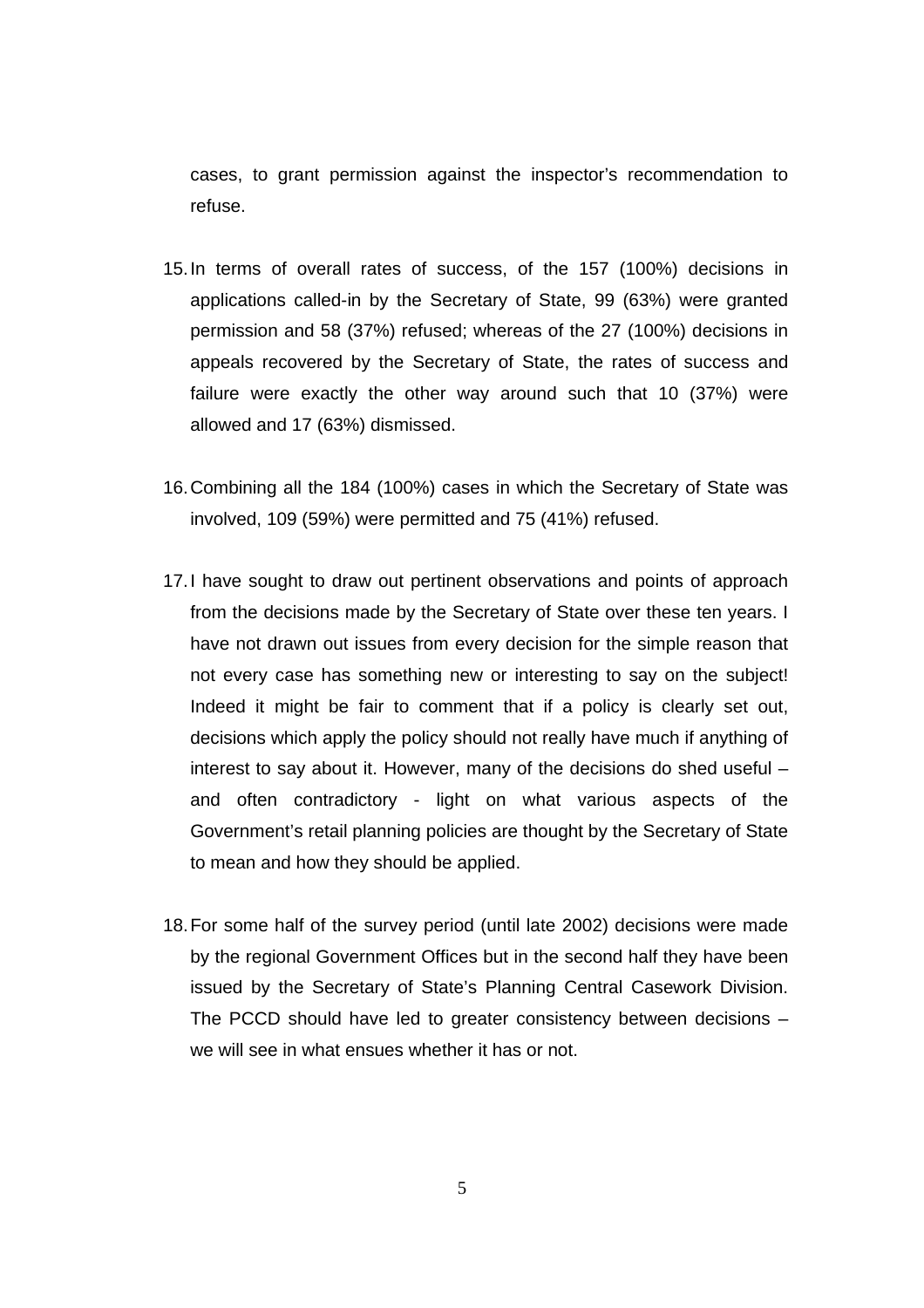19. I will begin my analysis of the Secretary of State's decisions with the "blunt instrument" of the need test.

The need test – from decisive to derided

- 20. There is a certain irony in recalling the words of an inspector who had the foresight to point out – as long ago as  $2002$  – that to insist on there being sufficient capacity to support a proposed store would be "inimical to competition"; needless to say, the Secretary of State disagreed and drove the point home by stating that: "Evidence of quantitative need …is fundamental" (Tesco Walsall 4/11/02: the inspector recommended permission, the Secretary of State refused the application).
- 21. I wonder whether that inspector felt vindicated when first the White Paper (2007) and then the Secretary of State (2008) agreed.
- 22. But what was the need test meant to entail? The ten years in question began unpromisingly with the Secretary of State agreeing with his inspector in the Corby Factory Outlet Centre decision (27/1/98) that it was "difficult to accept the notion that "need" is the same as capacity".
- 23. In fact, as the cases unfolded and the concepts of quantitative need and qualitative need were introduced and elaborated over time, whether there was expenditure capacity for a new store became an important question.
- 24. It must surely have been an inevitable and foreseeable consequence of setting a test of need for edge / out of centre retail proposals that the planning profession would develop a variety of mathematical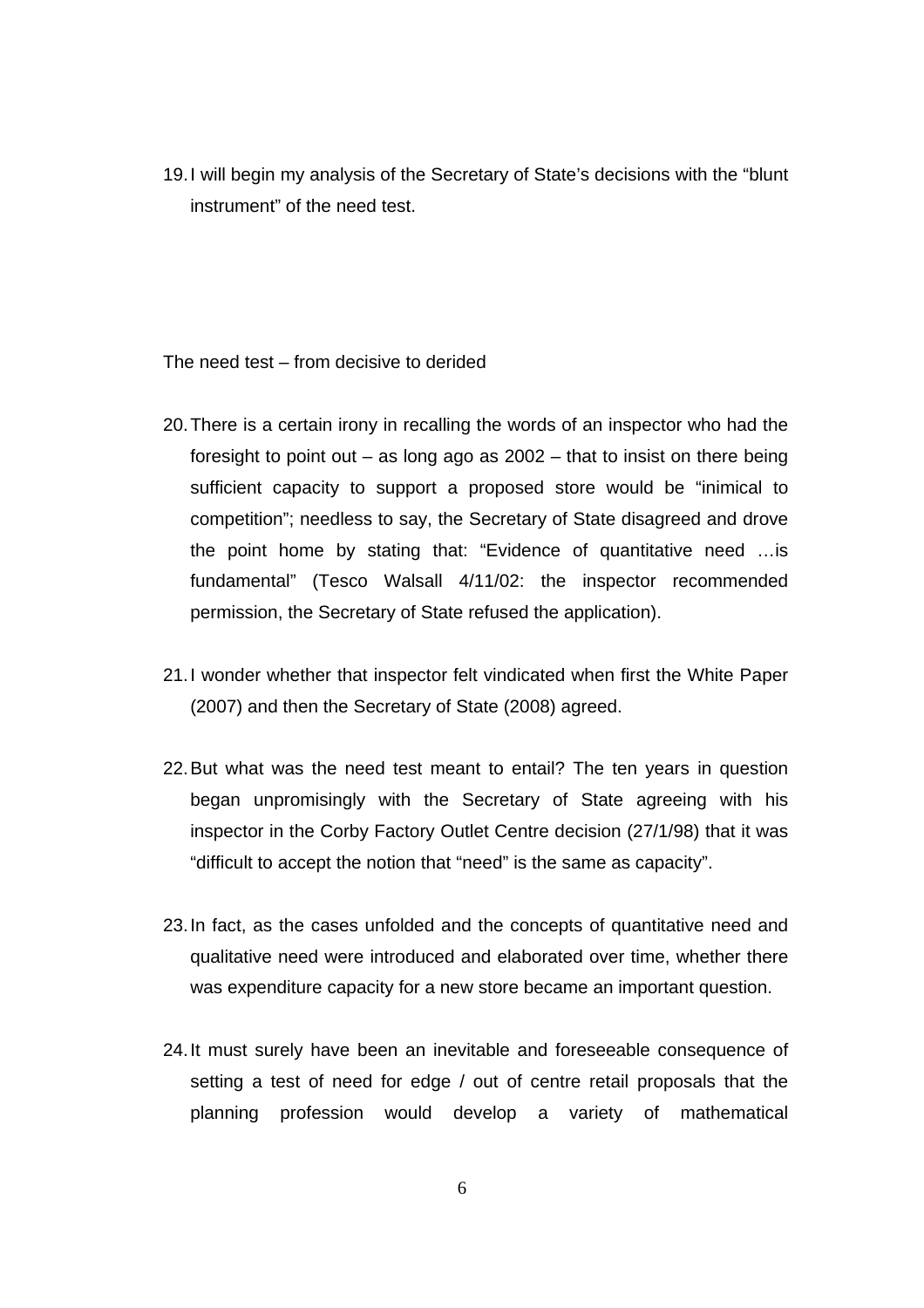methodologies in order to seek to demonstrate the presence or absence of quantitative need in any given case. After all, similar models had been used for many years before to assess the issue of retail impact. Early in my survey period we find the Secretary of State refusing an application for an out of centre Tesco superstore in Hull (15/12/98) on the basis of a conclusion that there was a net deficit of available expenditure to support the proposed new store, with the inspector bemoaning the "computational jungles" that he had been faced with. Five years later (Tesco Stafford 29/9/03) the Secretary of State was concerned that "evidence presented on need is becoming increasingly and unnecessarily complicated".

- 25. It is hard not to sympathise but then again a number of applications were refused on the basis that the assessment of need had been too broadbrush to satisfy the Secretary of State.
- 26. Attempts to link need and retail impact failed: the Secretary of State disagreed with his inspector in a Factory Outlet Centre case in Grantham (28/2/02) who had concluded that "as a matter of principle, that the less harm that a proposal would cause, the more limited is the level of need required to be established". "Need…" it was said "…is not merely a question of avoiding harm."
- 27. The Caborn Statement explained that need was required to be demonstrated for edge and out of centre proposals where this had not been established in an up-to-date development plan. Over the survey period most efforts to argue that there was such a plan in place failed to win the day although a rare example of the argument succeeding came with the grant of permission for an out of centre retail warehouse development (proposed by Tesco) at Digby in Exeter (9/12/99) where the Secretary of State concluded that there was no requirement to demonstrate need as the site was allocated in a recent development plan.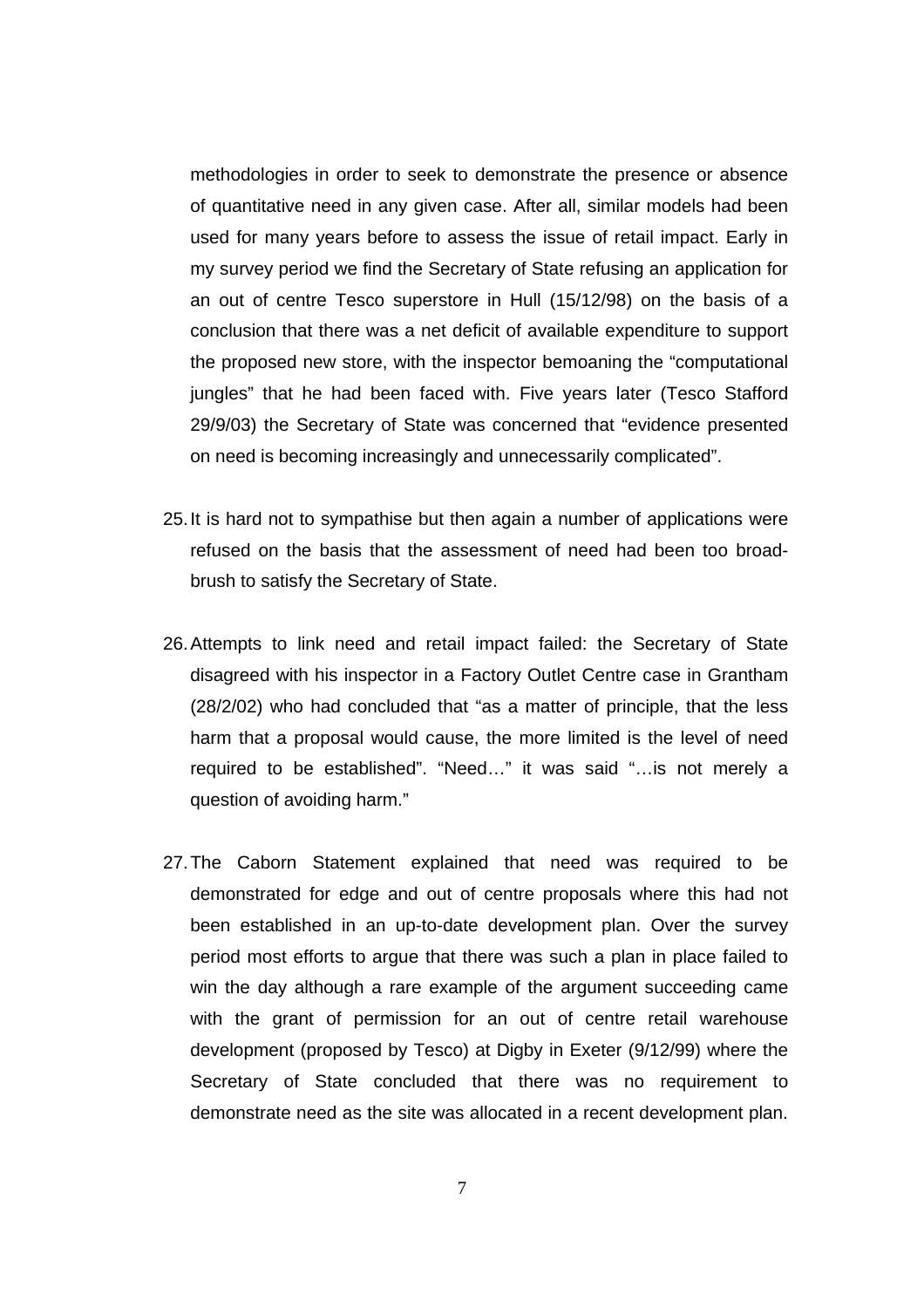(See also the permission granted for an edge of centre retail scheme in Cheltenham 12/9/00.)

28. The effect of failing to demonstrate need where the test applied was reiterated by the Secretary of State in his decision to permit an out of centre Homebase store in Tamworth (20/3/00) namely that "there have to be weighty material considerations to overcome the planning policy presumption against it" [the proposal].

Does "clawing back" expenditure "leaking" from a catchment area constitute need?

- 29. Early in the survey period, in deciding to grant permission for an out of centre retail warehouse development in Hereford (19/10/98) the Secretary of State concluded that the stemming of expenditure leakage from the catchment area constituted a "real need".
- 30. After this decision the argument that need can be shown where the shops in a catchment area do not "retain" (or capture) as much of local residents' expenditure as it is considered they should, so that local residents are spending more than it is considered they should in shops further afield outside their home catchment area, had something of a stop / start history. (Although in the Tesco Cullumpton decision (28/1/02) a 100% retention rate was considered unrealistic.)
- 31. It proved a successful argument when the Secretary of State decided to grant permission for an out of centre Tesco superstore in Redruth (3/12/98) in which he acknowledged that there was a need "for a foodstore …of a sufficient size to function as a counter-attraction, drawing trade back to the Redruth area."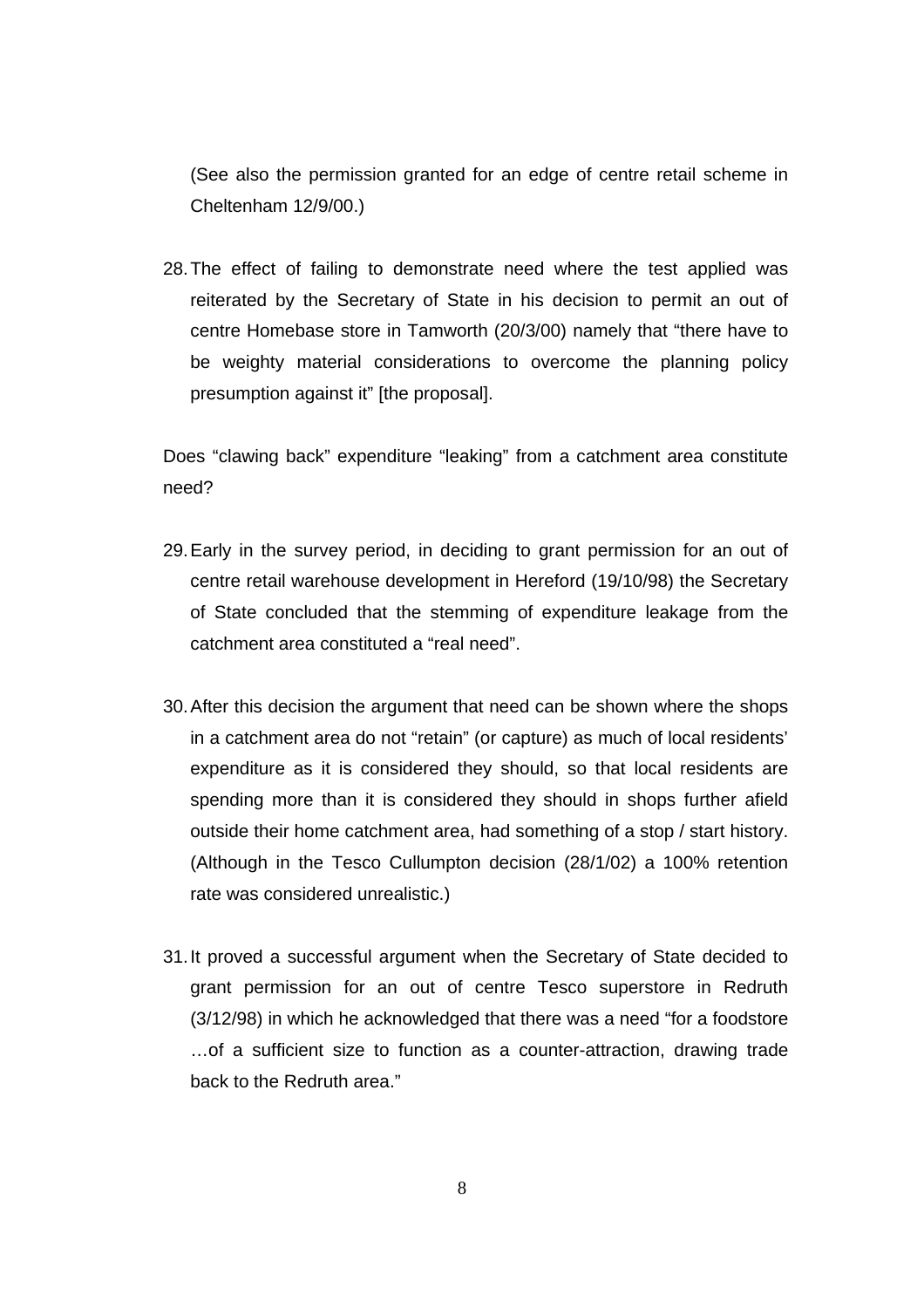- 32. However, later on (25/5/00) in refusing an out of centre Tesco superstore in Quinton (Birmingham) the Secretary of State disagreed with his inspector who had concluded that a 97.3% leakage of food trade from the catchment constituted a "strong quantitative need" – the Secretary of State would only acknowledge it as "a factor" but not a strong one. A few months afterwards in deciding to permit an edge of centre (the store was some 640 metres from the defined prime shopping area but the inspector concluded that local residents were "used to walking significant distances to shop") Asda superstore in Bishop Auckland (10/8/00) the Secretary of State agreed with his inspector that the desirability of clawing-back trade and retaining it within the catchment area constituted "an element of need". By the time of a decision to permit a B&Q Warehouse store in Bexley (8/3/01) the Secretary of State found that very substantial leakage of DIY expenditure from the catchment area constituted quantitative need.
- 33. But then just a few months later (19/10/01) the Secretary of State concluded in deciding to allow an out of centre Tesco superstore in Bordon that claw back of leaking expenditure and the sustainability benefits of providing stores closer to peoples' homes did not constitute need in the context of the Caborn Statement (although they were treated as material considerations which were sufficient to overcome the policy objection of having failed to demonstrate need). A similar line was taken in the Tesco Chichester decision (30/5/02) where the Secretary of State made a point of stating that he did not consider claw back to "constitute an element of retail need" (the proposed extension was permitted for other reasons).
- 34. By the time of the Bell Green (Lewisham) decision (29/10/03) arresting leakage was seen as a type of qualitative need although in permitting an out of centre Safeway extension in Hinckley (22/6/04) the Secretary of State indicated that "whilst reducing the need to travel is an aim of PPG6,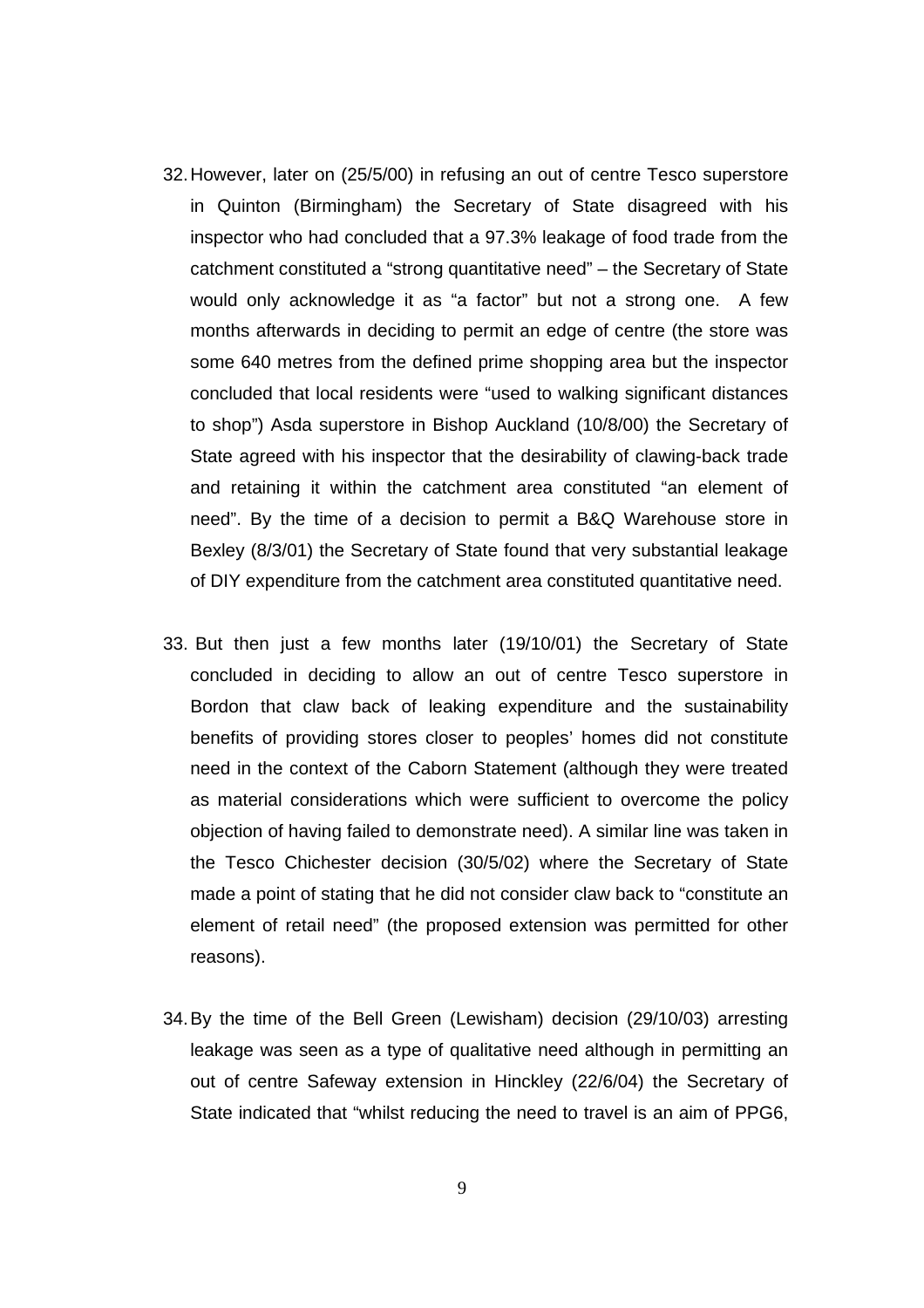it does not override the priority of providing comparison retailing in existing centres." The wheel turned again and the next month (29/7/04) the Secretary of State accepted that arresting leakage can constitute quantitative need and residents being able to shop without travelling outside their catchment area, a qualitative need in a decision permitting an extension to the Peel Retail Park in Washington. Come the Haden Way Birmingham decision (14/2/06) clawback was considered to be an indicator of both quantitative and qualitative need.

What is quantitative need? What is qualitative need? Will either do or are both required?

- 35. At the most basic level, it seems to me that a quantitative need can be demonstrated where there is sufficient expenditure capacity to support a new store and a qualitative need, where existing stores are outmoded and provide a poor shopping environment. (The Court of Appeal appears to have agreed in FSS –v- Sainsbury's Supermarkets [2005] EWCA Civ. 520.) However the approach to quite what is capable of making good one or other category of need has been the subject of considerable debate in many of the decisions.
- 36. Before we get to that there is a prior question, namely whether in order to make good a case that there is a need for a new store is it necessary to demonstrate either a quantitative or a qualitative need or both?
- 37. Shortly after the Caborn Statement in the Aldi Hexham decision (12/11/99) in which an edge of centre store was permitted on the basis of a quantitative need, the Secretary of State set out his disagreement with his inspector's conclusion that a strong qualitative need for the proposal was sufficient on its own.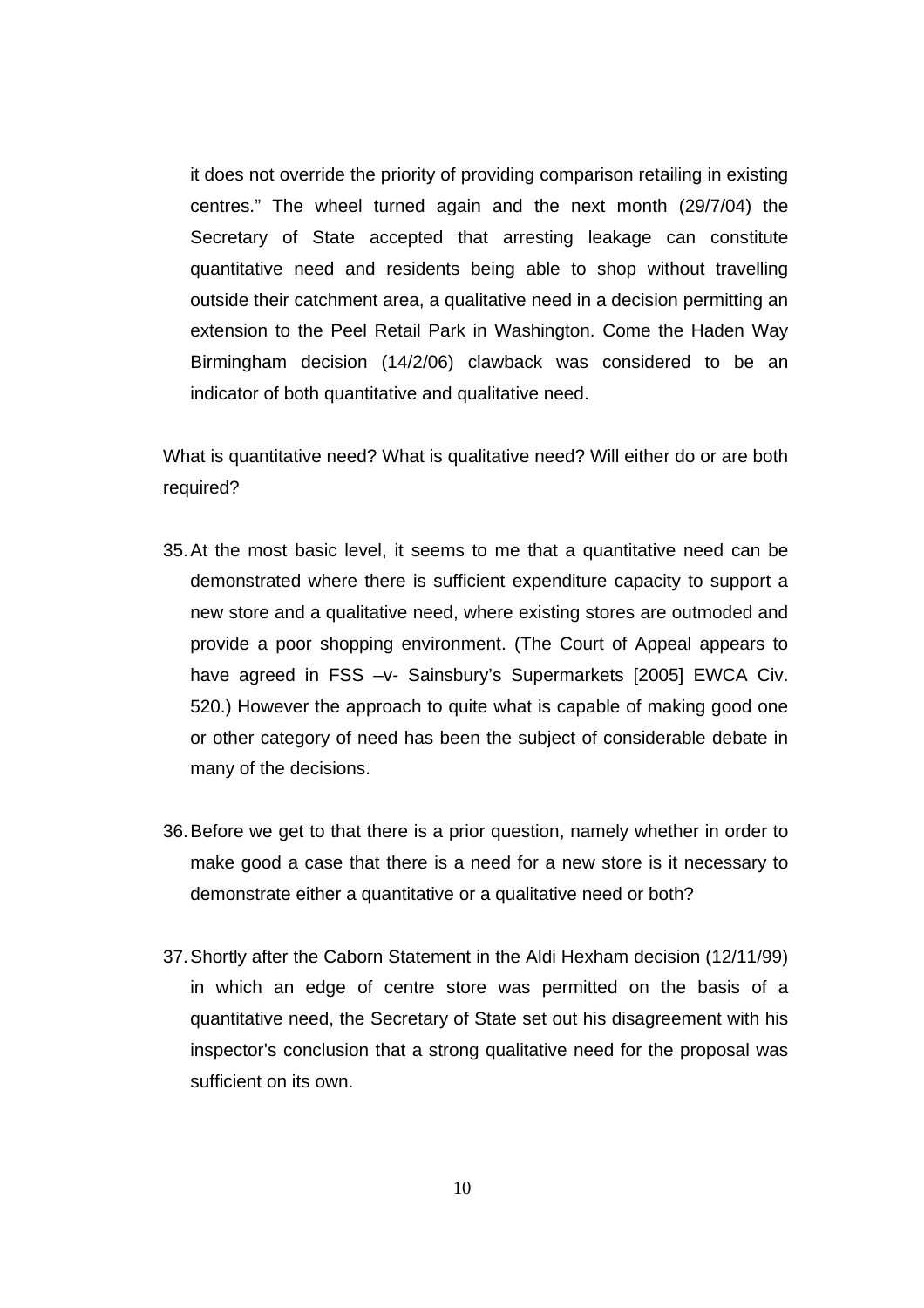- 38. In due course, the McNulty Statement (April 2003) explained that the Secretary of State would place more weight on quantitative rather than qualitative arguments. Although just a few months later (29/9/03) the Secretary of State concluded that overall, need had been demonstrated for an out of centre Tesco superstore in Stafford, despite there not having been a convincing demonstration of quantitative need for the size and scale of store proposed, on the basis that there was a strong qualitative need for a 3<sup>rd</sup> store to serve the town. By the time of the Secretary of State's refusal of an extension to an out of centre Sainsbury superstore in Kidlington (10/12/03) the decisive objection was that although qualitative need had been demonstrated, quantitative need had not. (Sainsbury overcame this in a repeat application 2 years later: 13/10/05.)
- 39. As for quite what constitutes quantitative need, the decisions have swung back and forth. (I have discussed the question of stemming leakage and increasing retention rates earlier on.) In deciding to grant permission for an out of centre DIY Warehouse store in Bamber Bridge, South Ribble (10/2/00) the Secretary of State concluded that: "the need for the retail warehouse is demonstrated by the growing demand for goods in this sector of the market."
- 40. A very broad (and short-lived) approach in which the different types of need were lumped in together, alongside a number of other factors which later came not to be recognised as evidence of need at all, is seen in the Secretary of State's decision to permit an out of centre retail warehouse park near the Metro Centre in Gateshead (23/2/00) in which he concluded that: "there is a need for the development in terms of retail capacity …; retailer demand; employment generation; development of a brownfield site; facilitating the development of adjoining land and improving the opportunities for access by means other than the private car".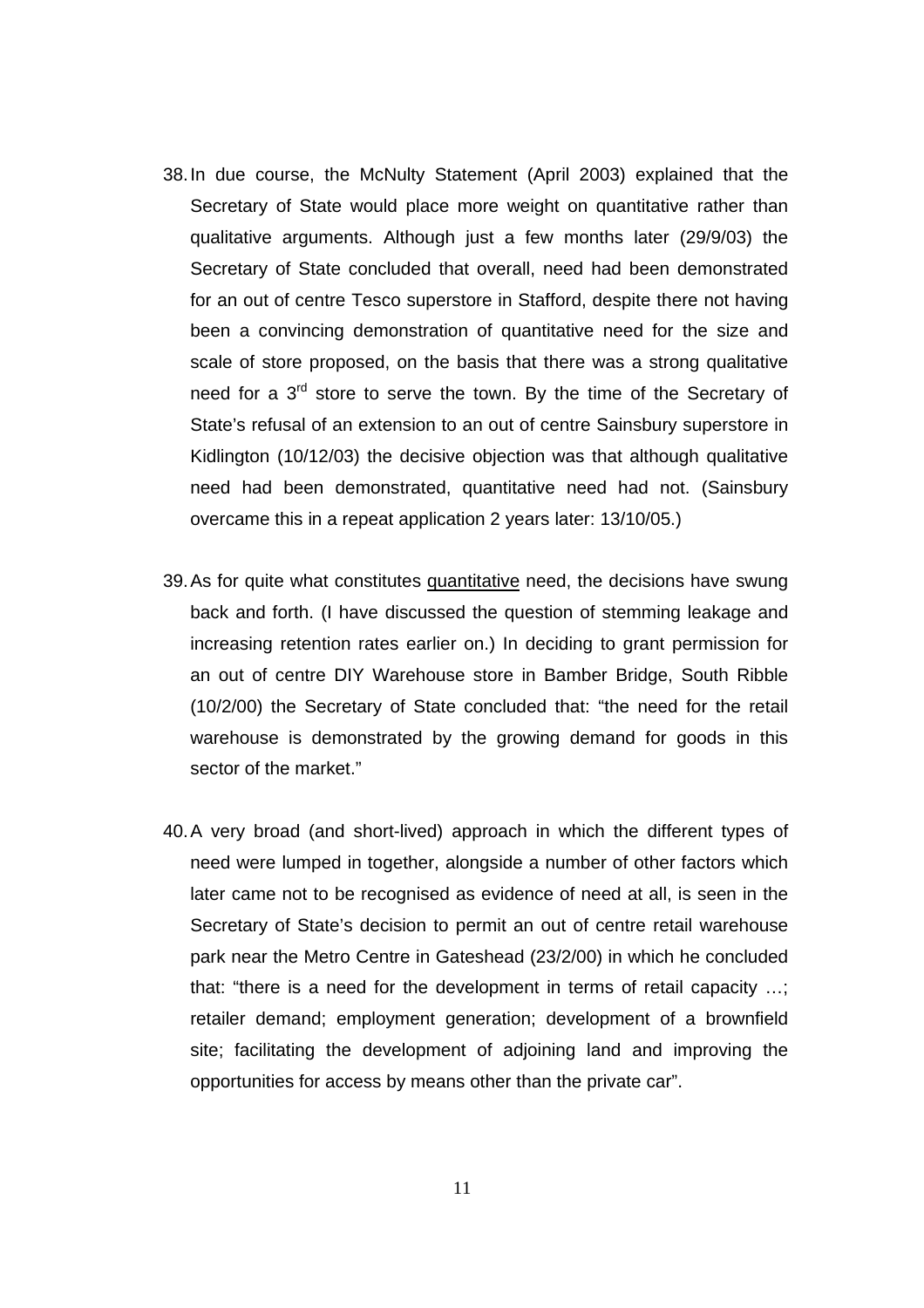- 41. Sometimes a retailer was able to create capacity for a new store by agreeing to close a less well positioned store thus releasing expenditure. An example of this is provided in the Secretary of State's decision to permit an edge of centre Asda in Widnes (12/9/00) on the basis that capacity would be released by the closure of an out of centre Asda superstore. A similar argument worked for Tesco in Stafford (29/9/03) although in that case the store to be closed was located in the town centre and the proposed new store which took the benefit of this release of capacity was out of centre; permission was granted on the basis that there was a strong qualitative need to provide a better store for the shopping public.
- 42. Following the McNulty Statement in April 2003, a host of decisions concerning retail warehouse and similar insisted upon need being assessed for comparison goods, and not some or other category of goods such as "bulky goods": see for example Aylesbury (8/9/03); Kendal (17/9/03) – it became customary for the Secretary of State to include a passage in decision letters making the point. In the Bell Green (Lewisham) decision (29/10/03) the Secretary of State explained that he did "not consider that bulky goods is a category that should be assessed in its own right"; need should be defined either for convenience or comparison goods. But later on it became acceptable to assess the need for DIY goods rather than the far broader comparison goods (see the B&Q Warehouse store Swindon decision 28/10/05).
- 43. Turning to qualitative need: the Secretary of State acknowledged in considering an out of centre B&Q Warehouse store proposal in Plymouth (27/7/00) "that the modern, large scale, "one stop" format proposed represents a qualitative improvement of benefit to …consumers". That application was refused, although the same words were used in a simultaneous decision to grant a rival application, also on an out of centre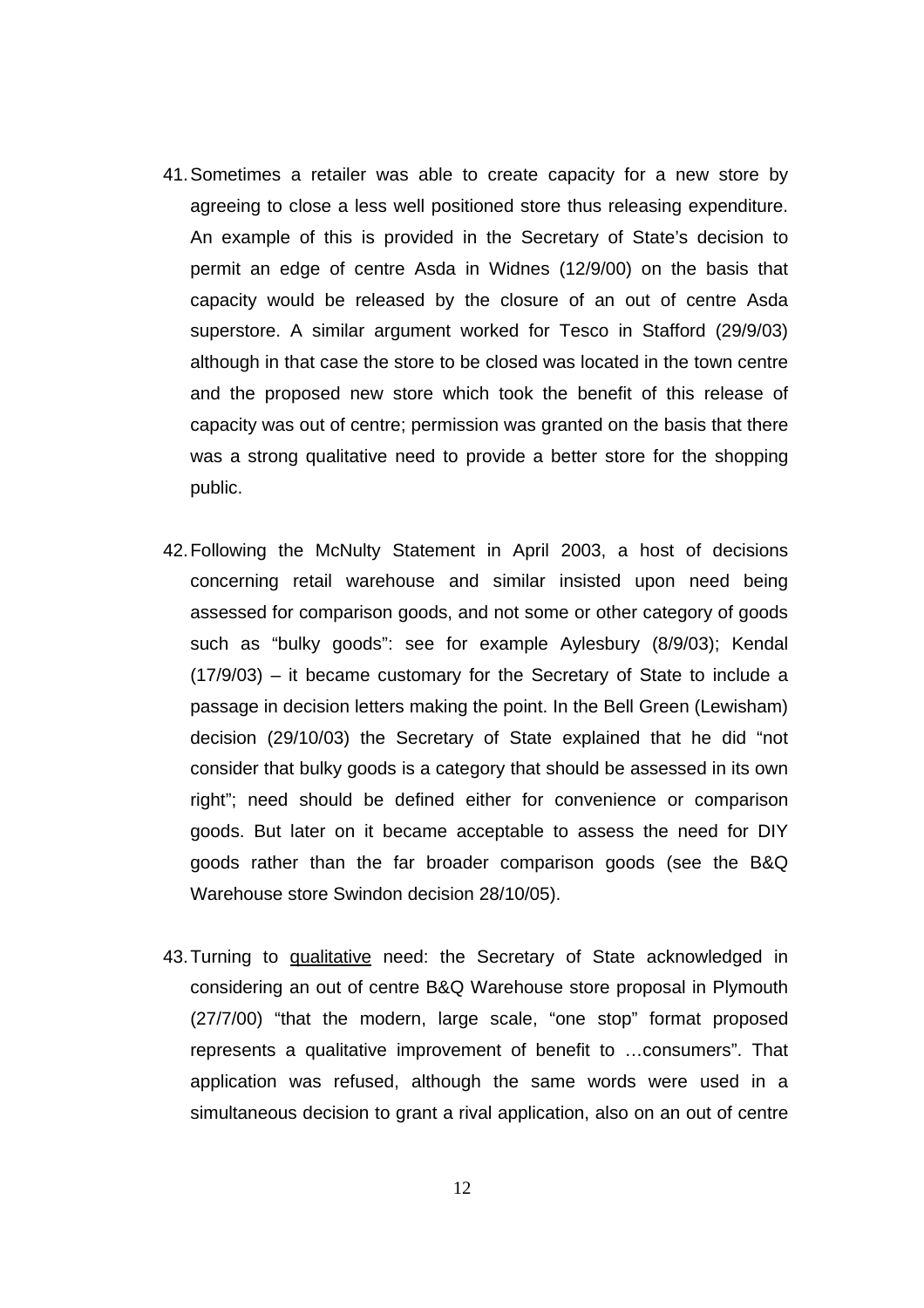site, for bulky goods retail warehousing (Crownhill, Plymouth 27/7/00) but the acknowledgment that a large one stop format was "a good thing" did not survive for long. It reappeared in a glowing testimony for the B&Q Warehouse store format found in the inspector's report, with which the Secretary of State agreed in granting permission for an out of centre B&Q Warehouse on the Alcad site in Redditch (7/11/00): "The [B&Q] Warehouse concept represents a quantum increase in the scale and range of DIY goods available in a shop. The concept has been devised to meet a need which, I think, arises from Britain's ageing housing stock, its increasingly confident, handy householders and the rapid evolution of DIY products. The commercial success of the concept is demonstrated by the increase and spread of B&Q Warehouses. To that extent B&Q satisfy a need, whilst creating it at the same time." However in March 2001 the Secretary of State did not attach significant weight to the qualitative benefit of improving DIY shopping facilities that a B&Q Warehouse store would bring to Bexley (8/3/01). By the time of the Dragonville (Durham) retail warehouse decisions (30/12/03) the Secretary of State felt it worth pointing out that "the decision of an individual retailer to display a wide range of products …does not constitute a retail need."

- 44. More effective competition between retailers (Asda being able to compete with Morrisons) was acknowledged by the Secretary of State, in agreement with his inspector, as an instance of qualitative need but only of "limited" weight: Asda Bishop Auckland (10/8/00). "Competitive prices" was considered to be an element of qualitative need in the decision to permit an edge of centre Asda superstore in Stevenage (23/11/00). In Tesco Alnwick (28/8/03) it was said that residents having a choice of retailers "should not carry any particular weight".
- 45. In the somewhat more liberal atmosphere after the issue of the new PPS6 in 2005, the operational difficulties of an existing store were considered to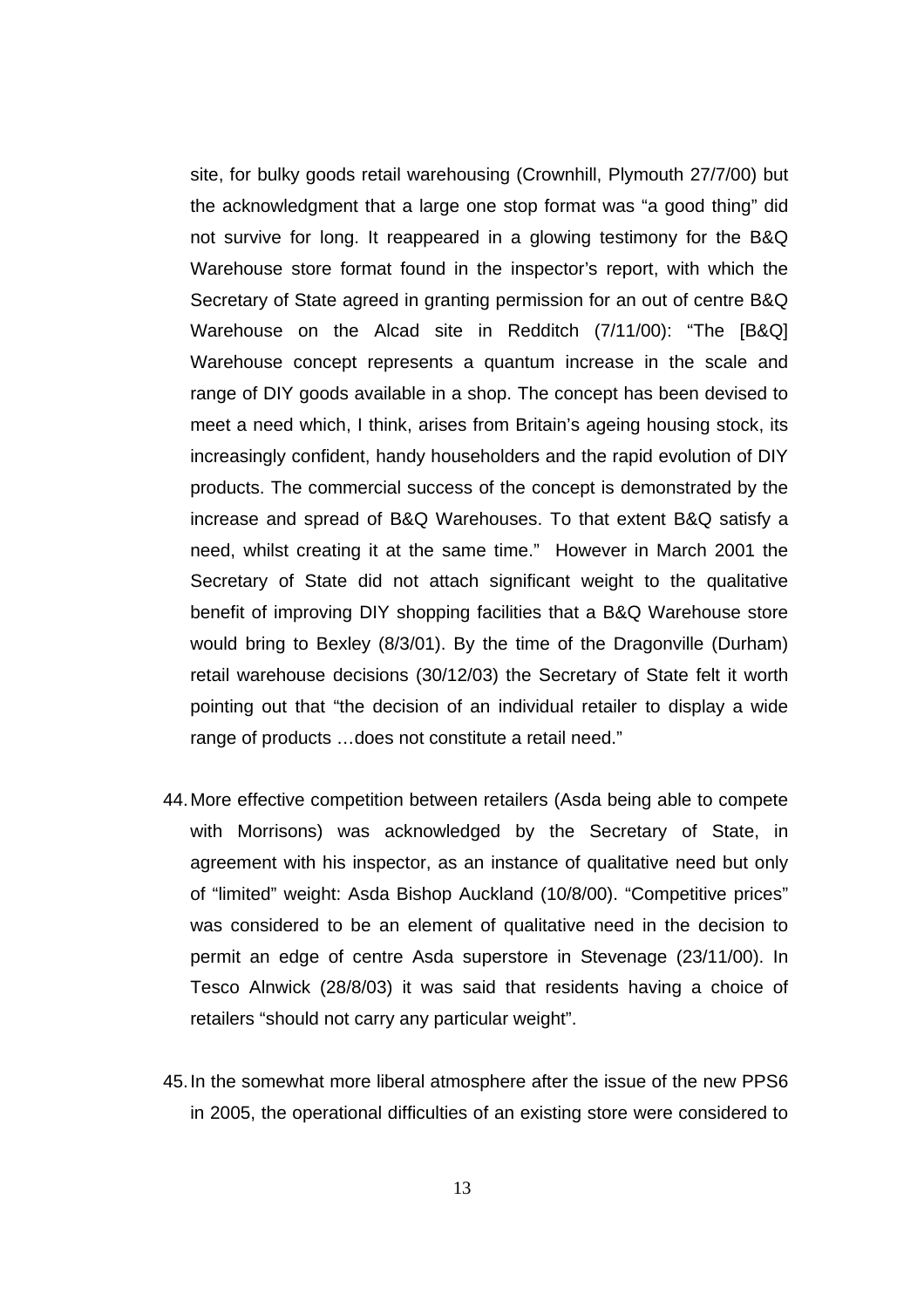amount to a qualitative need for a new store in the Tesco Hanley (Stokeon-Trent) decision (19/5/05) just as the overcrowding and overtrading of an existing B&Q store founded a similar conclusion in the Swindon B&Q Warehouse store decision (28/10/05). Overtrading was concluded to be an instance of qualitative (not quantitative) need in the  $2<sup>nd</sup>$  Sainsbury Kidlington decision (13/10/05). These decisions were in contrast with the approach taken earlier in the Tesco Andover case (21/9/01) where "operational" and "commercial" needs were said not to constitute need under the Caborn Statement.

- 46. Reducing cross-town travel to other retail parks was categorised as a qualitative need in the Secretary of State's decision to permit an out of centre retail warehouse park in Middlesbrough (9/11/00).
- 47. Uniquely, a survey of local residents (in which some 60% had indicated that they would use the proposed shops if provided) was regarded by the Secretary of State as "an indication of the qualitative need for the proposals" which comprised a local neighbourhood centre in Mansfield (8/7/04).

Has the interpretation and application of the need test been consistent and predictable?

48. Over most of the ten years that I have reviewed it is fair to say that noone can have been left in any doubt that the demonstration of need was seen by the Secretary of State as a fundamental pre-requisite to the grant of a planning permission. Like the lone inspector who was ahead of his time and pointed out in 2002 the inherent problems of the test, one might not agree that the test is a sensible hurdle to erect – why should retailers have to prove need when in the main most other forms of development are not required to do so? – but retailers knew how much significance the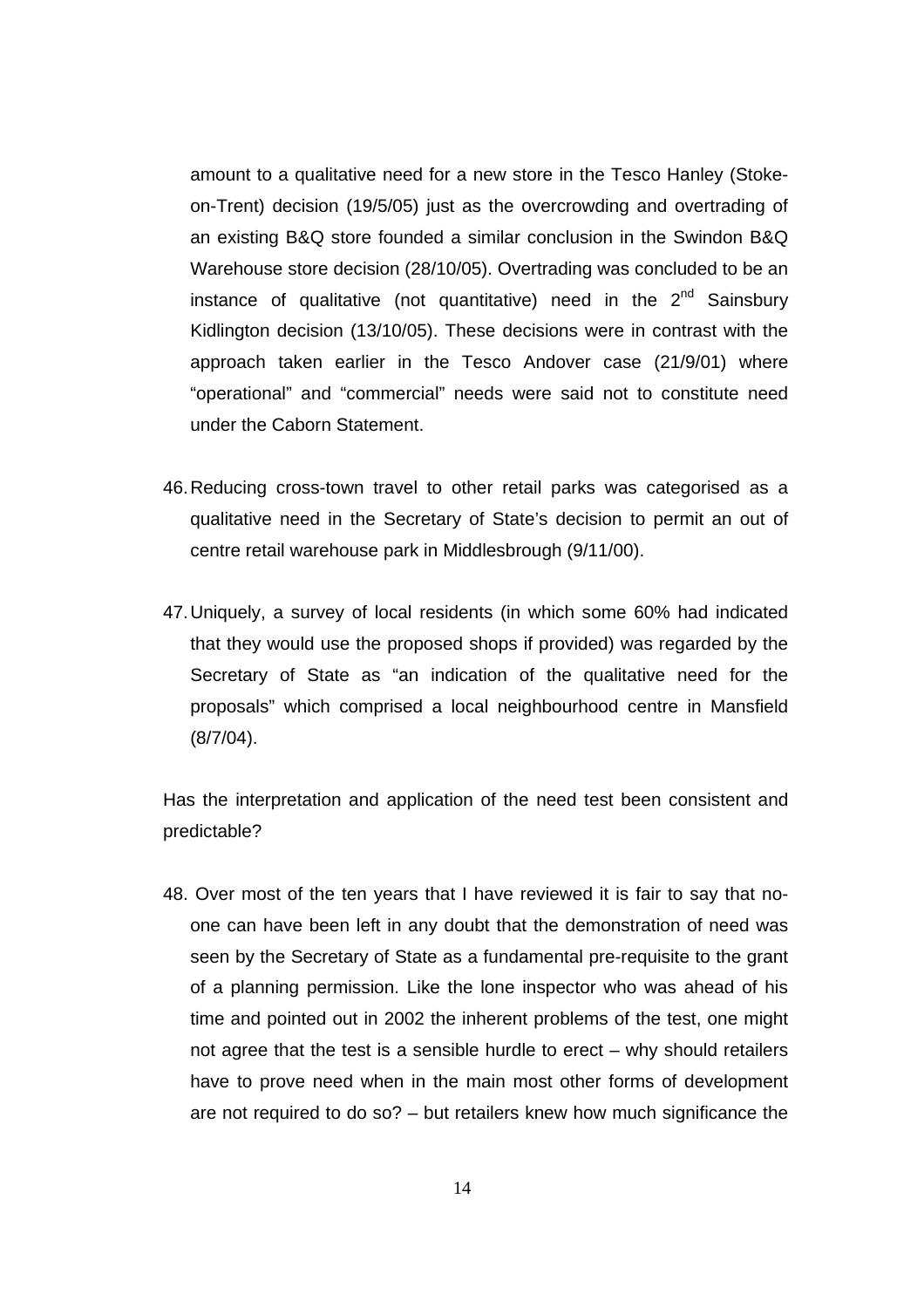Secretary of State attached to the issue. That the test was seen as fundamental does however mean that it can only have been right to expect a consistent interpretation and application of it at the highest level of decision making by the author of the very test in question. Unfortunately this is where the decisions see-sawed over time, with a lack of clarity about what constituted quantitative and what constituted qualitative need. Perhaps the best example of inconsistency is the treatment of the potential benefits of particular forms – or formats – of retailing. So my verdict on the test of need is that following the Caborn Statement we all knew it was there but the Secretary of State was far from consistent and predictable in its interpretation and application.

How about the sequential test?

- 49. The survey period got off to a liberal start in the application of the sequential test, with the Secretary of State agreeing with his inspector's approach of examining whether sequentially preferable sites would be likely to become available "in the short term": Hereford (19/10/98).
- 50. However, less than an month later, in the Arbury Camp decision (South Cambridgeshire, 12/11/98) in refusing permission for a large "edge of town" retail development, the Secretary of State concluded that "there might be potential" in the city centre and that it would be "inappropriate to grant permission …prior to fully examining the options in the city centre".
- 51. A few days later (23/11/98), the Secretary of State reminded readers in agreement with his inspector that there was "no commitment of positive support for an out of centre site even if there are none in or on the edge of a town centre" (Macclesfield).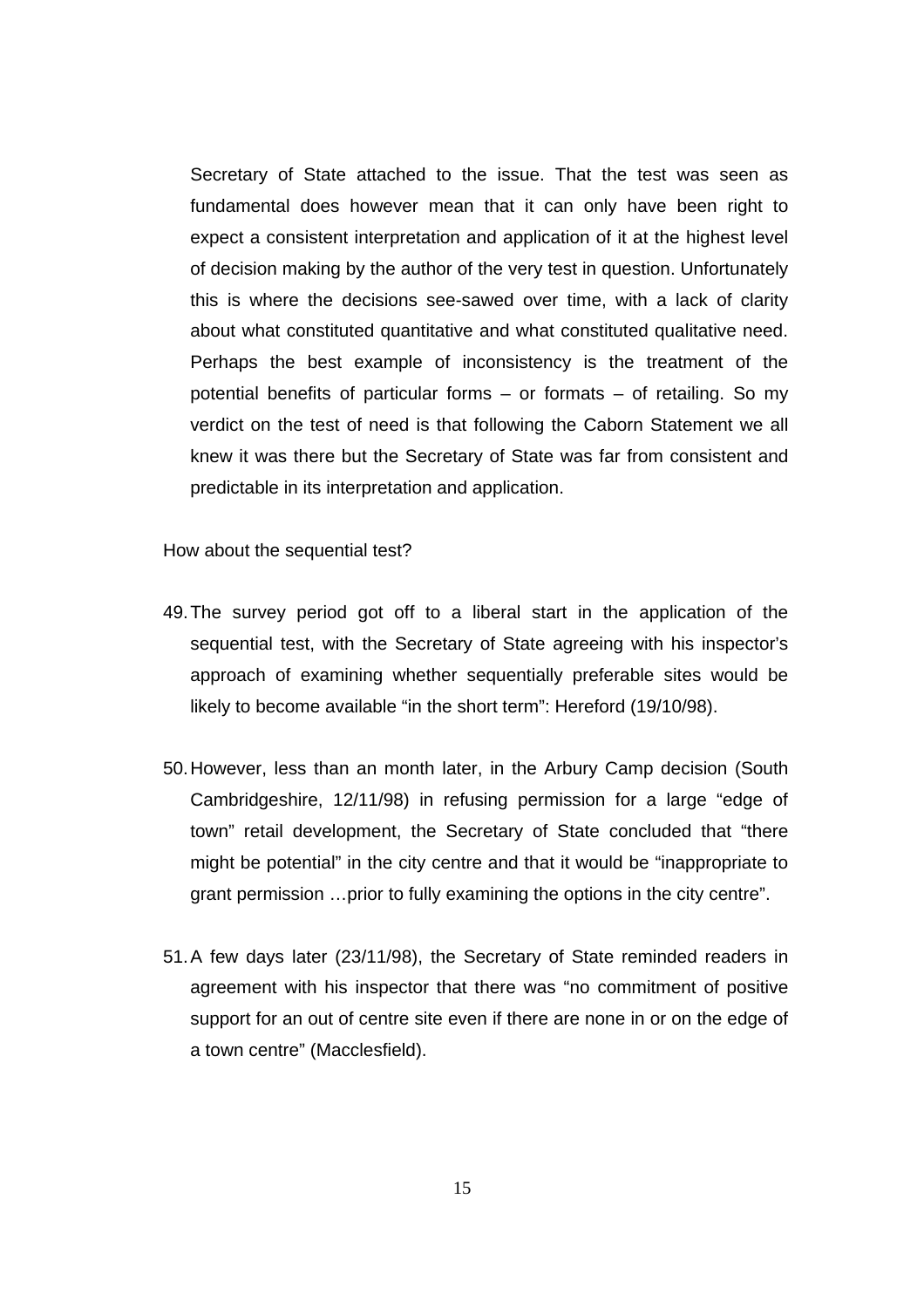- 52. Shortly afterwards, in refusing an application for an out of centre Tesco superstore in Hull (15/12/98) the Secretary of State agreed with his inspector that a period of up to 5 years was "reasonable" for more central sites to become available. (The idea that a sequentially preferable site should be given an opportunity to be progressed fed into the decision to refuse an out of centre retail warehouse development in Maidstone: 3/8/01.)
- 53. The Secretary of State's approach became stricter still when in refusing an application for an out of centre Tesco superstore at Stratford-upon-Avon (24/5/99) he reminded applicants that the "onus falls upon the proponents" to thoroughly assess sequentially preferable sites; he concluded against the proponents because – note the formulation – "the unavailability of a suitable and viable site within a reasonable timescale has not been conclusively shown". (Subsequently the Court of Appeal held in Michael Shanly Group Ltd. –v- SSETR [2000] PLCR 136 that the "possibility" of a sequentially preferable site would suffice otherwise the overall objective of the policy would be stultified.) Much later on, after the new PPS6 was issued in 2005, the Secretary of State approached such matters quite differently in permitting an out of centre Tesco in Hanley (Stoke-on-Trent) where although he concluded that the sequential approach had not been particularly rigorous – note the very different formulation from the Stratford-upon-Avon case – "there is no clear evidence to show that there are any other more suitable, and viable, sites that are available or likely to become available" (19/5/05).
- 54. Perhaps the harshest application of the sequential test in the survey period came in the Secretary of State's decision to refuse an out of centre Factory Outlet Centre adjacent to Bolton FC (8/1/01). He agreed with his inspector that the sequential assessment was flawed because it had been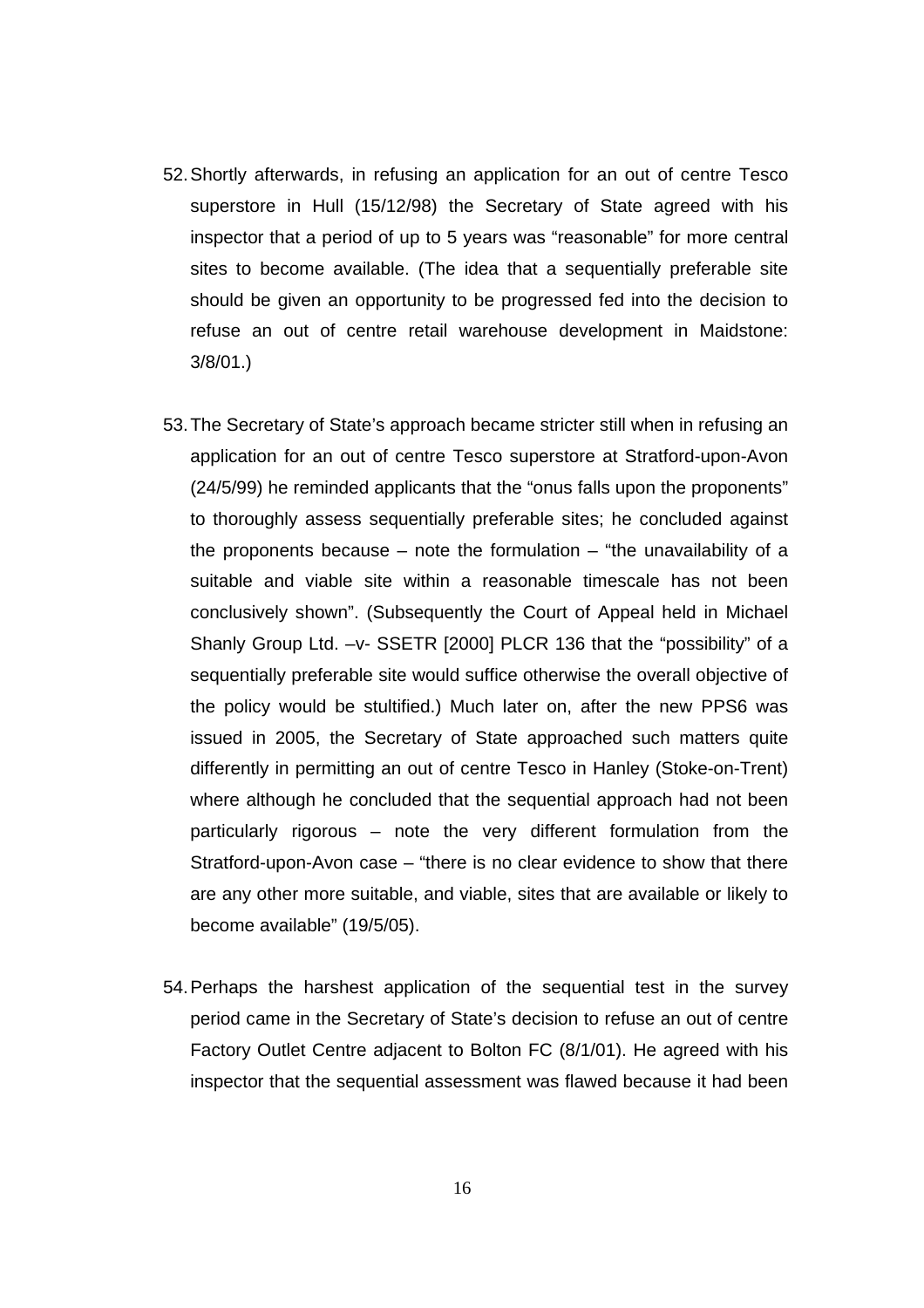"undertaken for the purposes of the inquiry, not the application"; it had not been applied in the selection of the application site.

55. It is arguably logical in some cases to make a link between need and the sequential test on the basis that the sequential test should (so the argument runs) be applied with the scale of the identified need in mind. This approach was followed by the Secretary of State in deciding to permit an out of centre Tesco Superstore in Redruth (3/12/98) in which he concluded that there was no sequentially preferable site "capable of accommodating a store of sufficient size to meet the identified …need" which in that case was "for a foodstore …of a sufficient size to function as a counter-attraction, drawing trade back to the Redruth area." However, the increasing emphasis during the survey period on flexibility and disaggregation negated this line of argument in a large number of cases. (The High Court endorsed the separate consideration of need and the sequential approach in Tesco –v- SSET&R CO/2297/2000.) It resurfaced 7 years later when the Secretary of State permitted a mixed use scheme which included a Tesco superstore on an edge of centre site in Hemsworth (Wakefield:1/3/05) where it was accepted that a smaller store would not attract back trade.

The rise and fall of the theory of disaggregation in the application of the sequential test and the tale of the infrangible retailer

56. Many of the decisions during the ten years discussed the Secretary of State's expectation that in applying the sequential test retailers were expected to be flexible concerning the scale, format and design of proposals so as to ensure that more central locations were not dismissed too readily, and should consider disaggregating their proposals.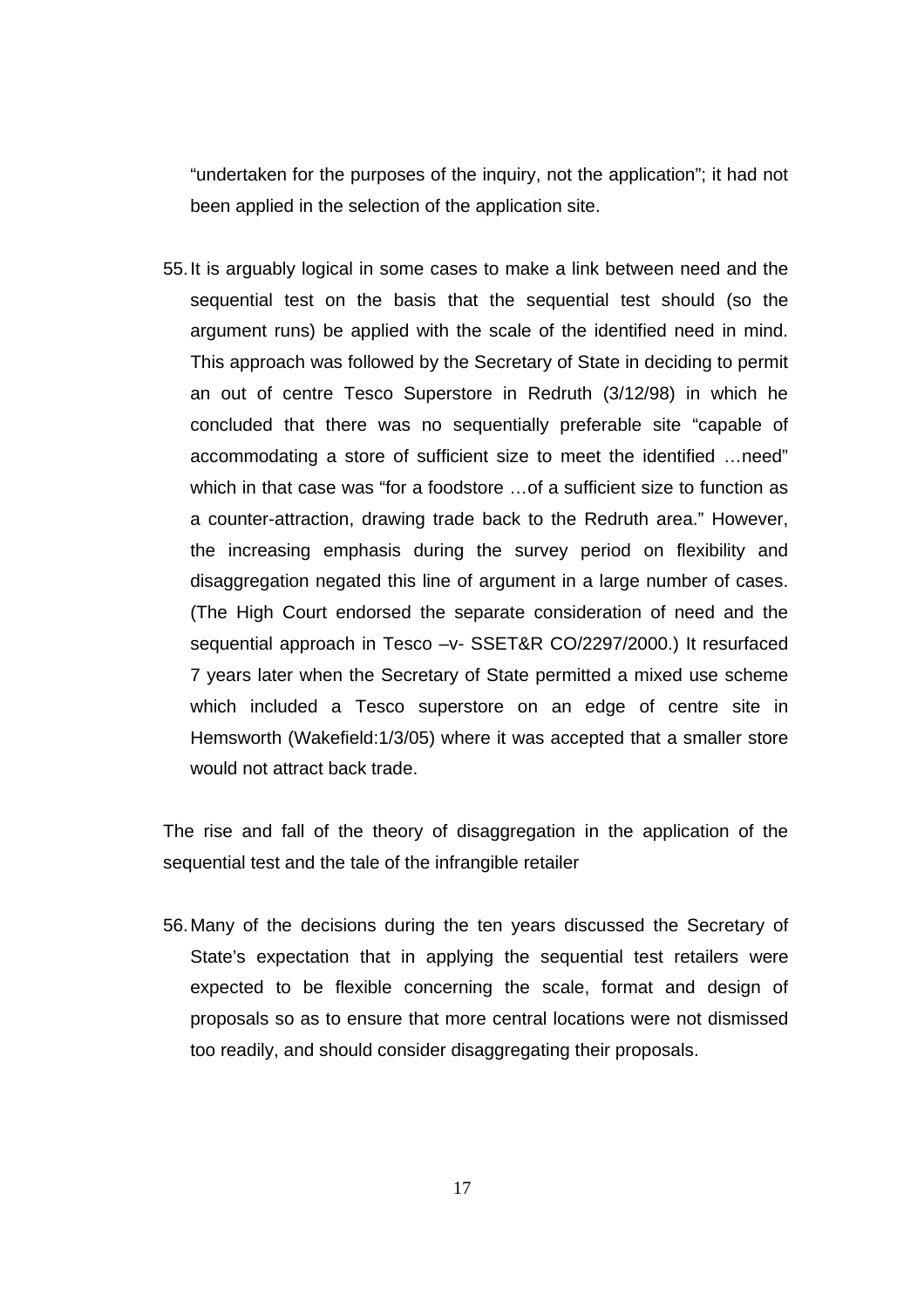- 57. Early examples of this approach are: the Secretary of State's decision to refuse a retail warehouse park at Northbrook College in Worthing (23/11/98) pointing out that "flexibility …means that …retailers should consider whether their proposed development could be accommodated in a town centre, in whole or in part, by altering the format, design and scale of their scheme", and the Secretary of State's decision to refuse an out of centre retail warehouse park (including a B&Q) at Trafford Park (16/12/98) on the basis that the required degree of flexibility had not been shown in considering "disaggregated or more modest schemes". The Secretary of State also responded to an argument that more centrally located sites had higher land prices by concluding that he did "not consider land valuation to be a material consideration". Put in that sweeping way, rather than as a material consideration to which he decided to give little weight, the proposition must surely be wrong. A similar point re-emerged but in a more correct formulation some 6 years later when the Secretary of State concluded that "little weight can be given to the applicant's contention that, as bulky goods retailing cannot command high rents, it would be unacceptable to town centre developers." (Tunbridge Wells: 12/5/04).
- 58. As we will see, the demands of flexibility and disaggregation grew ever greater until towards the end of the survey period. (The class of goods approach and the requirement to pursue disaggregation were upheld as being consistent with the Secretary of State's written policies in a pair of High Court cases in 2002: JJ Gallagher –v- SSTLG&R (2002) EWHC 1812 (Admin.); B&Q PLC –v- SSTLG&R (2002) EWHC 551 (Admin.))
- 59. Having said that, there was a brief interlude of an "off-message" decision by the Secretary of State to permit an out of centre B&Q Warehouse store in Birmingham (3/6/99) in which he agreed with a passage in his inspector's report where she had concluded that: "I do not consider it necessary for the appellants to abandon a retailing format which is clearly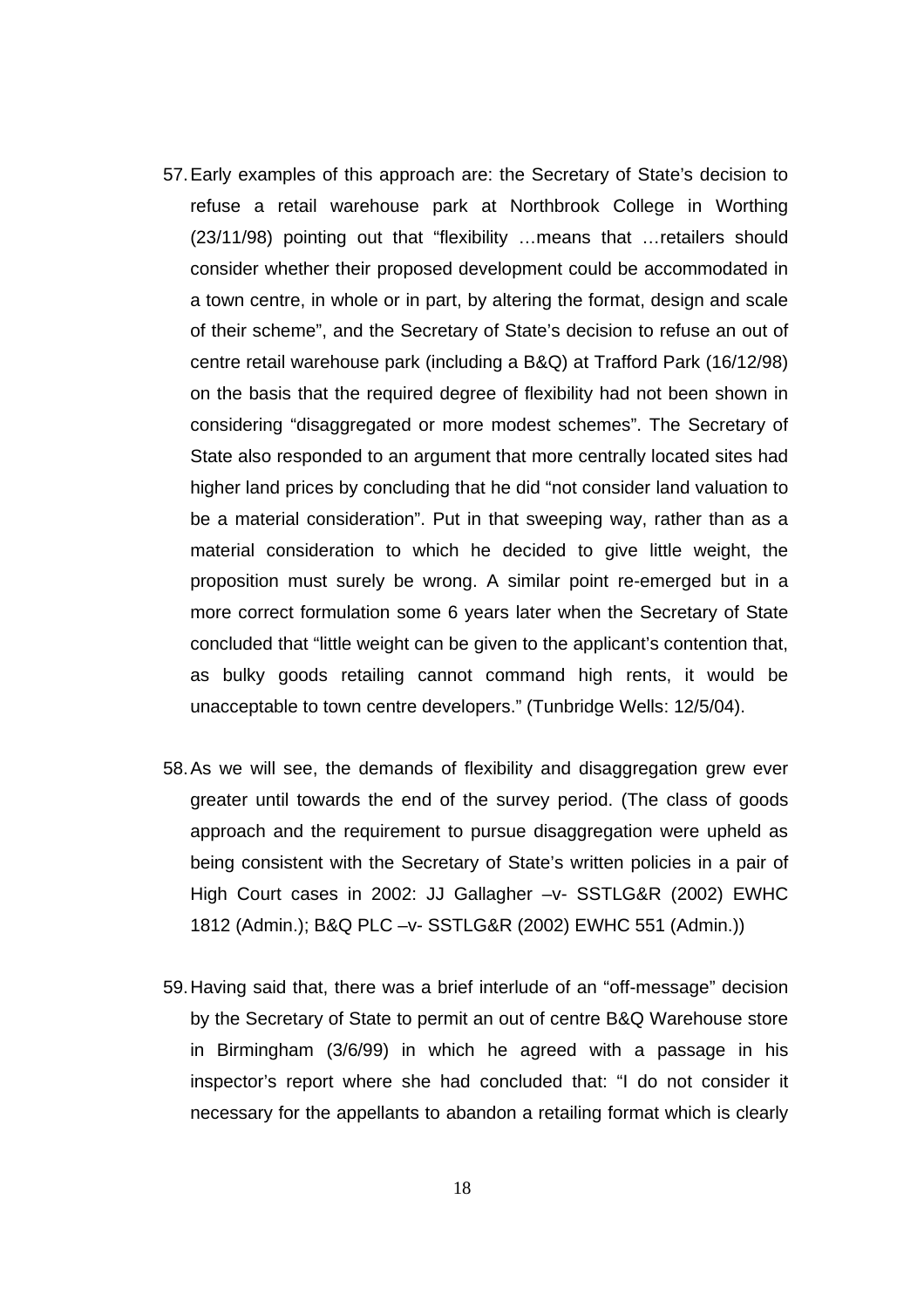proving successful and shoe horn a smaller development onto a smaller site …" (An out centre Asda superstore which the Secretary of State permitted in Bradford (16/6/99) benefited from an implicitly similar approach where it was concluded that there were no sequentially preferable sites "which are …practical to develop for this scale of development".)

- 60. However it wasn't long before a more rigorous approach to disaggregation began to emerge. In refusing permission for an out of centre proposal comprising an extension to a Tesco superstore and 5 retail warehouse units in Portsmouth (10/12/99) the Secretary of State pointed out that the sequential assessment should consider whether there are more central sites which could accommodate the separate elements of the proposal rather than the development in its entirety; he concluded – note the formulation – that "there is some evidence that there are town centre sites which might accommodate at least some of the convenience floorspace proposed."
- 61. In refusing permission for an Asda superstore on an out of centre site in Plymouth (9/2/00) the Secretary of State indicated that although some flexibility had been demonstrated in setting a 2,500 sm. (gross) threshold for the sequential assessment (the proposed store was 6,950 sm. gross) he was concerned that this "could still be too high a threshold" as he considered that it would be more appropriate to make provision in district and local centres. (The Secretary of State explained immediately before this conclusion that he was not persuaded that the need "can only be remedied by the provision of a single large superstore.") Later that year Tesco were told by the Secretary of State to look for "far smaller sites" for a smaller store than it proposed, or even to look for more than one site, and that sites in the hands of another retailer were "not necessarily excluded": Quinton (Birmingham: 25/5/00). In permitting an out of centre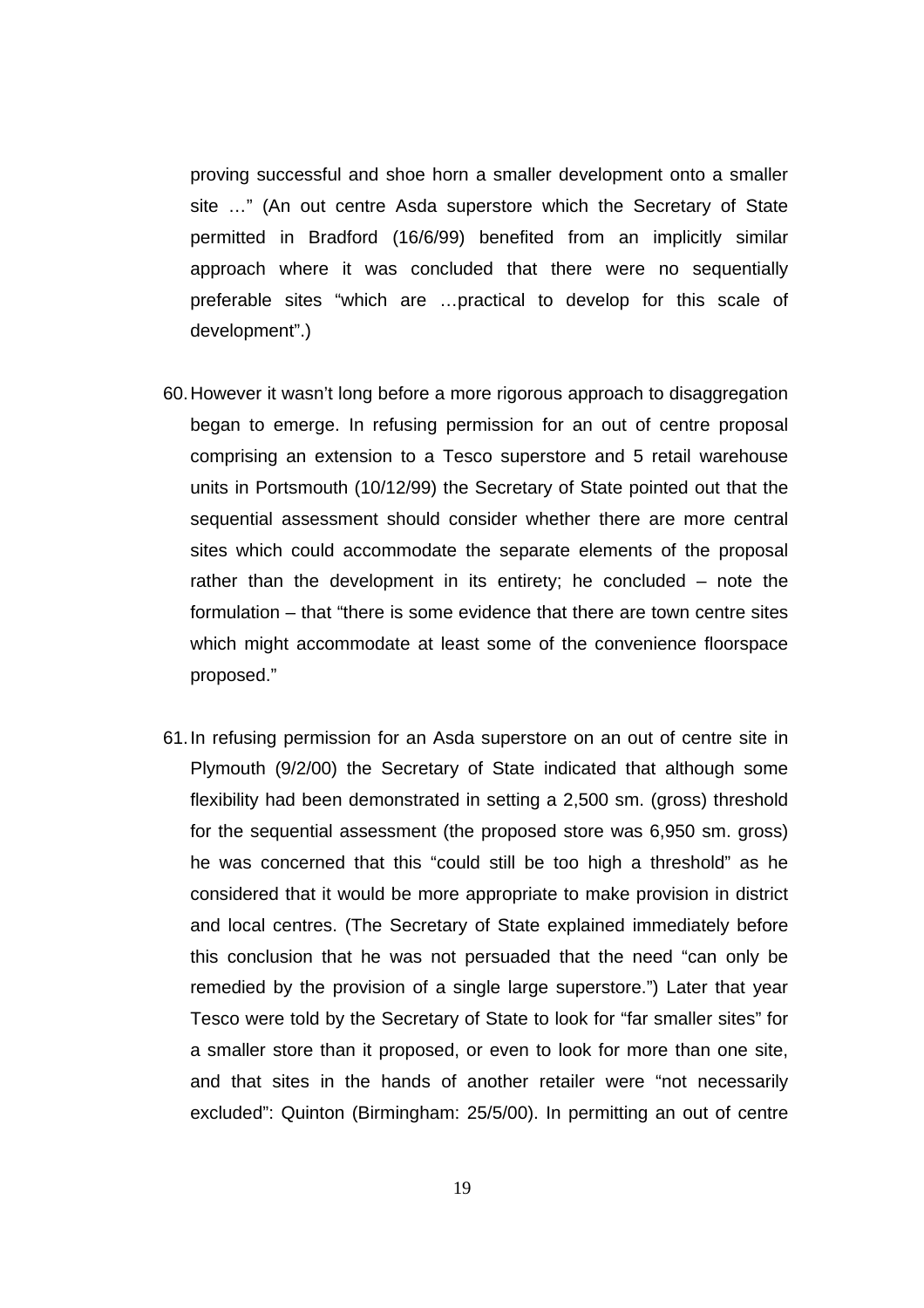(18,850 sm. gross) retail warehouse development at Giants Field, Trafford Park (19/12/01) the Secretary of State commented that an analysis of sites which could accommodate 5% (0.3 hectare) of the size of the proposal was a "reasonably flexible approach".

- 62. An out of centre furniture retail warehouse in Stoke-on-Trent was refused (13/4/00) with the Secretary of State agreeing with his inspector's conclusion that there was "…no substantive evidence that the new retail floorspace proposed needs to be in the format of a retail warehouse". Although just a few weeks later (18/5/00) the Secretary of State permitted an out of centre retail warehouse development in Mansfield, agreeing with his inspector that a town centre site was not a genuine alternative as it would be more likely to prove attractive to non bulky goods retailers. In similar vein, in permitting an out of centre retail warehouse park in Middlesbrough, the Secretary of State (9/11/00) agreed with his inspector who had concluded that it was reasonable to use a site size to reflect "a minimum immutable critical mass for a retail warehouse development to be viable."
- 63. These approaches dropped out of favour later on. Thus by way of example, an out of centre 2 unit retail warehouse development in Blackpool was refused (6/3/02) on the basis the units should be disaggregated and that there were sequentially preferable sites for each unit on its own.
- 64. In considering an extension to Tesco Edmonton (Enfield 14/4/00) the Secretary of State commented that he did "not accept that it is illogical and impractical to consider building the proposed extension other than alongside the existing store". An attempt by Tesco to argue that it would be unreasonable to expect a retailer to look for a site for a proposed extension divorced from the store that it wished to extend, so that the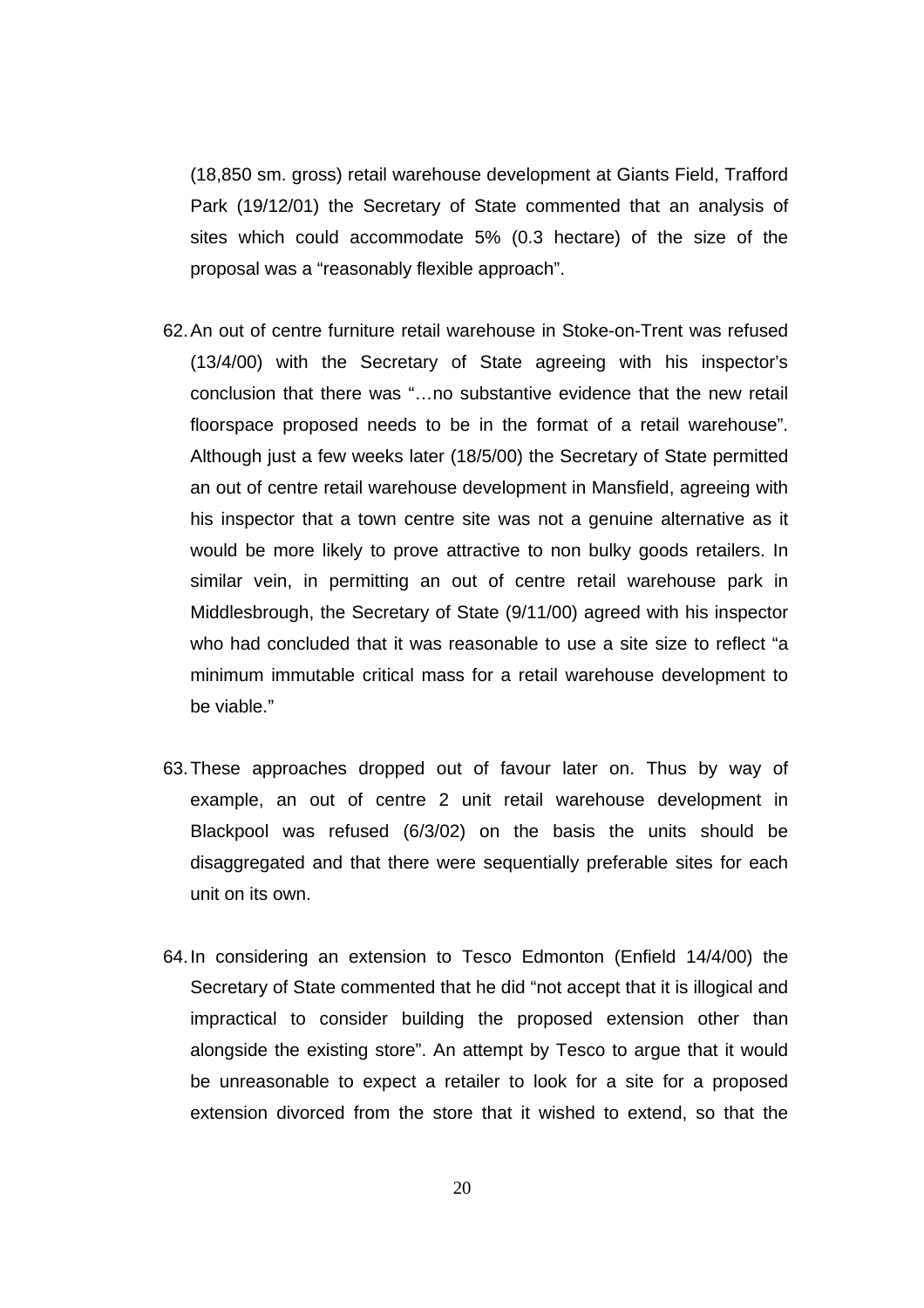sequential assessment should look for a site for the store and extension together rather than just for the extension, fell on deaf ears when the Secretary of State refused permission in Oldham (24/10/02). (Similarly in 2004 the Secretary of State pointed out that where an applicant proposes to redevelop an existing retail warehouse park, the sequential approach applies to the whole new scheme and not just to the net increase in floorspace proposed: Tunbridge Wells 12/5/04).

- 65. A year later (30/9/03) Tesco obtained permission for an extension to an out of centre store in Bexhill on Sea; on this occasion Tesco disaggregated the (1578 sm.) extension into 3 units for the purpose of their sequential assessment, namely a food hall, a non food variety store and a clothes shop, with a range of sizes from 543 – 869 sm. However, even this drew an observation from the inspector, with which the Secretary of State agreed, that this had failed to consider whether provision could be made in even smaller existing vacant units and that there was no good reason why the proposal could not be even further disaggregated.
- 66. An out of centre "bulky goods" scheme was chastised for a lack of flexibility in seeking to pray in aid that a town centre site had been identified for a department store: Bell Green (Lewisham: 29/10/03).
- 67. An out of centre Factory Outlet Centre adjacent to Bolton FC was refused (8/1/01) amongst other grounds on the basis that the applicant had not demonstrated flexibility by disaggregating the FOC from the associated leisure proposals in a mixed use scheme. Another out of centre Factory Outlet Centre was permitted in Morecambe (20/2/02) but the Secretary of State pointed out that he disagreed with his inspector that a FOC represents a particular and specific form of retailing which would not lend itself to disaggregation. A similar comment was made, this time in refusing an out of centre Factory Outlet Centre in Grantham (28/2/02). Arguments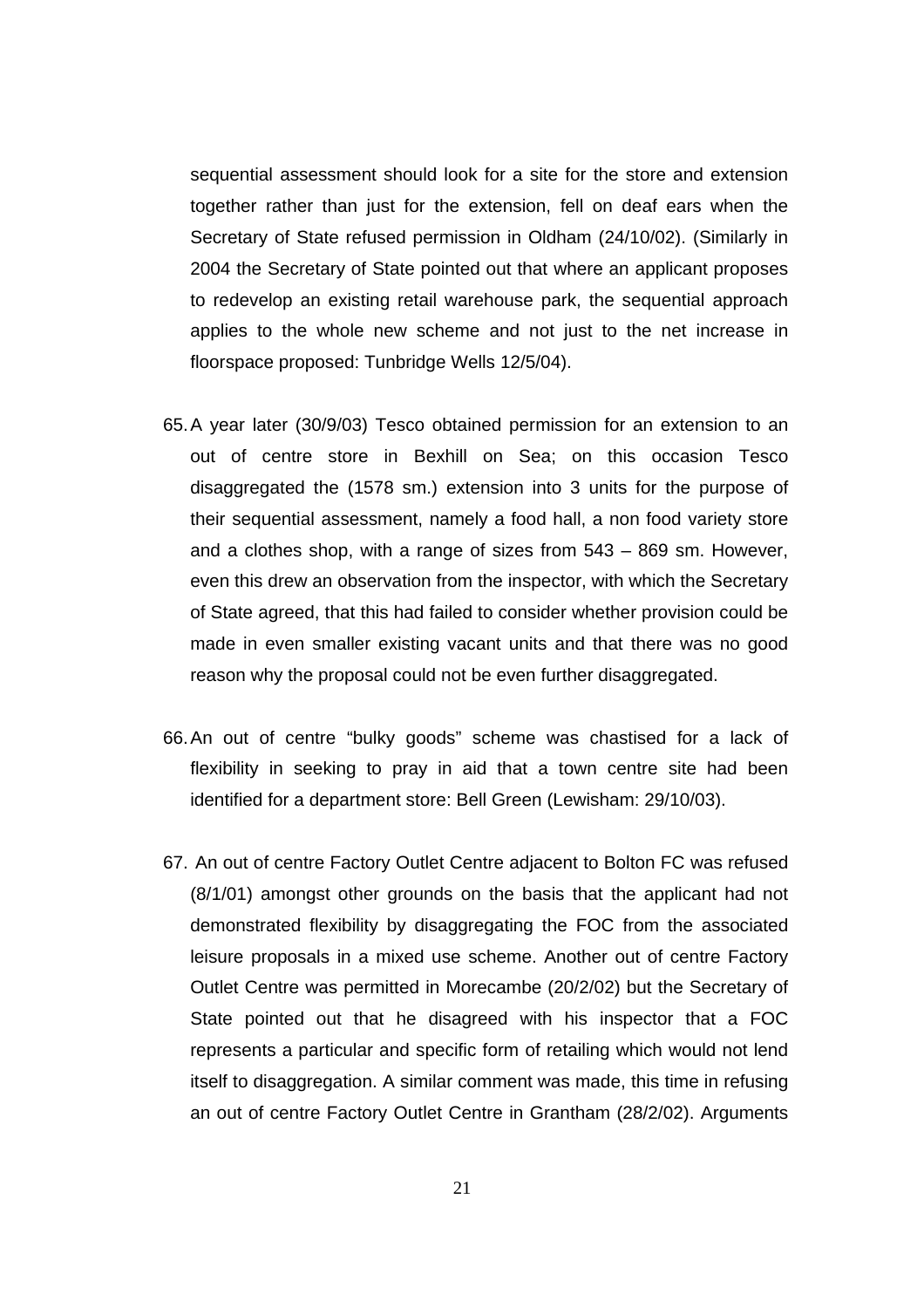that a Factory Outlet Centre could not operate in a disaggregated form and that the format was beneficial were dismissed as being insufficiently flexible in the Kendal decision (17/9/03). A proposed extension to an out of centre Factory Outlet Centre in Fleetwood (Wyre) was sent packing with the Secretary of State agreeing with his inspector that the proposal could be disaggregated and provided for in individual units in existing vacant and underused town centre shops (18/9/03).

- 68. The lack of consistency in the decisions is illustrated by contrasting the approach taken in the Bolton case with that adopted in granting permission for an out of centre 4 unit retail warehouse park in Tunbridge Wells (21/9/01) in which the Secretary of State agreed with his inspector that disaggregation of the units would be "impractical" because of critical mass arguments and on the basis that none of the committed retailers (PC World, Currys, DFS and B&Q Warehouse) would be interested in any of the sequentially preferable sites; there would be "no planning advantage or justification for any part or parts of the proposed development to be implemented in the town centre or its edge".
- 69. The approach which the Secretary of State took in decisions concerning the B&Q Warehouse store format provides a good case study of the generally ever stricter application of the requirements of flexibility and disaggregation as time went by, until a less rigorous approach came back into fashion towards the end of the ten year period.
- 70. The early signs were quite promising for the format, with the Secretary of State agreeing with his inspector in deciding to grant permission for an out of centre DIY Warehouse store in Bamber Bridge, South Ribble (10/2/00) that: "In assessing the suitability of the site some compromises may be made with the retail operator's ideal requirement, but the essential characteristics of the proposal should remain unchanged".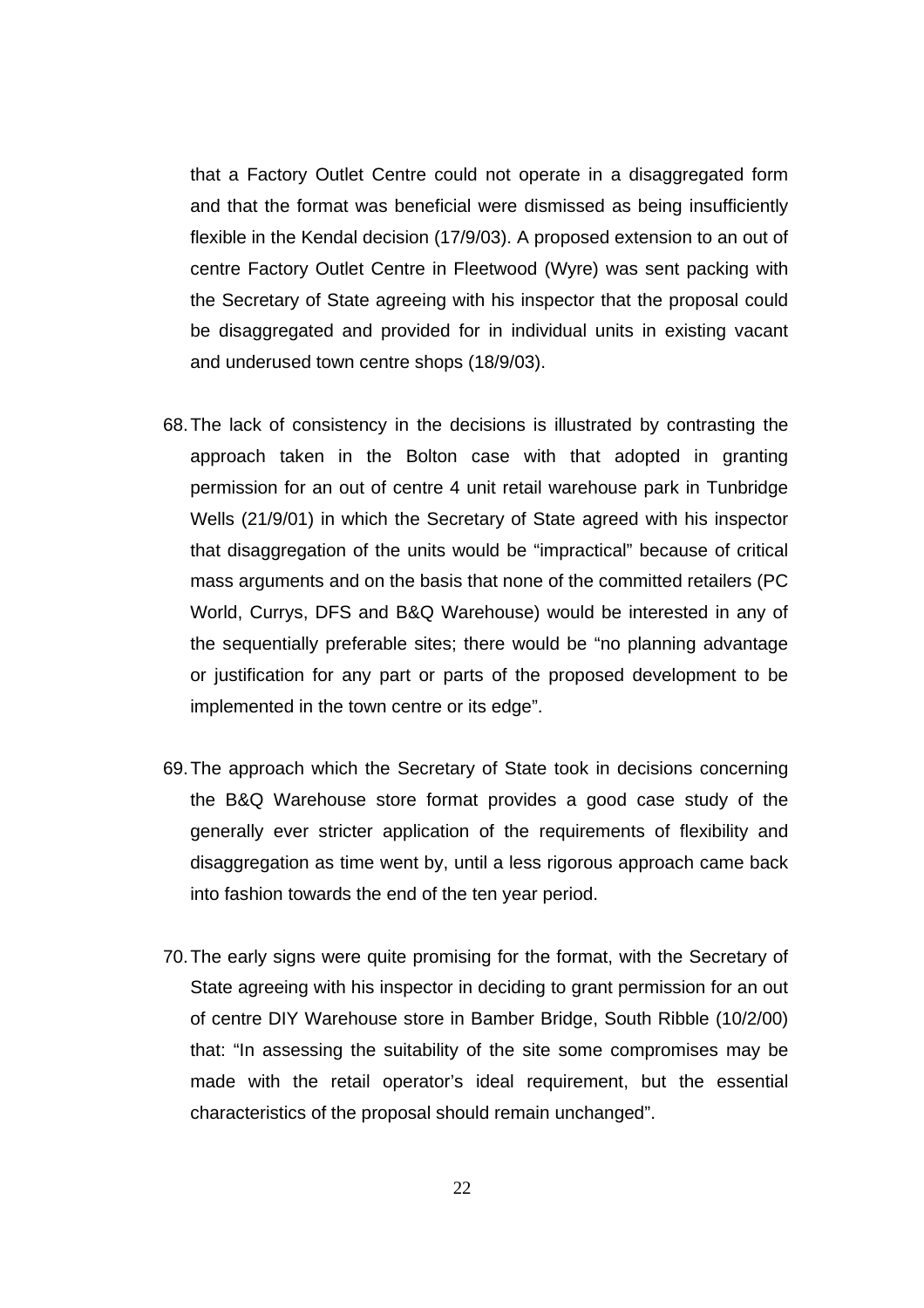- 71. However by March 2001, in the Bexley B&Q Warehouse store decision the Secretary of State went out of his way to explain his "views on the …concept" that the benefits of a one stop shop did not outweigh the need to demonstrate flexibility and disaggregation in applying the sequential approach. (The store was permitted for other reasons concerning regeneration.) A B&Q Warehouse store had failed for lack of flexibility a month before in the Burton-Upon-Trent decision (8/2/01).
- 72. In October 2001 (4/10/01) a B&Q Warehouse store proposal at Charlton (LB Greenwich) was refused by the Secretary of State who distanced himself from previous B&Q Warehouse decisions by saying that "each case is decided on its own facts and merits" (with which I would agree but add that similar cases should be decided following a consistent approach especially where it is the self same policy which is being applied throughout) and concluded that the concept was "format driven" and failed to demonstrate sufficient flexibility, for example by failing to disaggregate "truly bulky goods …from the very many unequivocally non-bulky goods which B&Q Warehouses normally sell".
- 73. This approach was cemented in the Secretary of State's decision to refuse a non-food retail park at the Metro Centre in Gateshead (22/11/01) on the basis that the sequential assessment had been "inappropriately governed" by format considerations; the Secretary of State explained that: "The Government's policy is to follow the "class of goods", rather than the "format driven" approach to the application of the sequential approach, where the key question is whether there is any reason why such goods cannot be sold from town centres". (This decision was quashed by the High Court<sup>3</sup> but the ground of challenge to this particular "class of goods" point failed.) A similar line was taken in refusing an out of centre DIY retail

 3 JJ Gallagher –v- SSTLG&R (2002) EWHC 1812 (Admin.)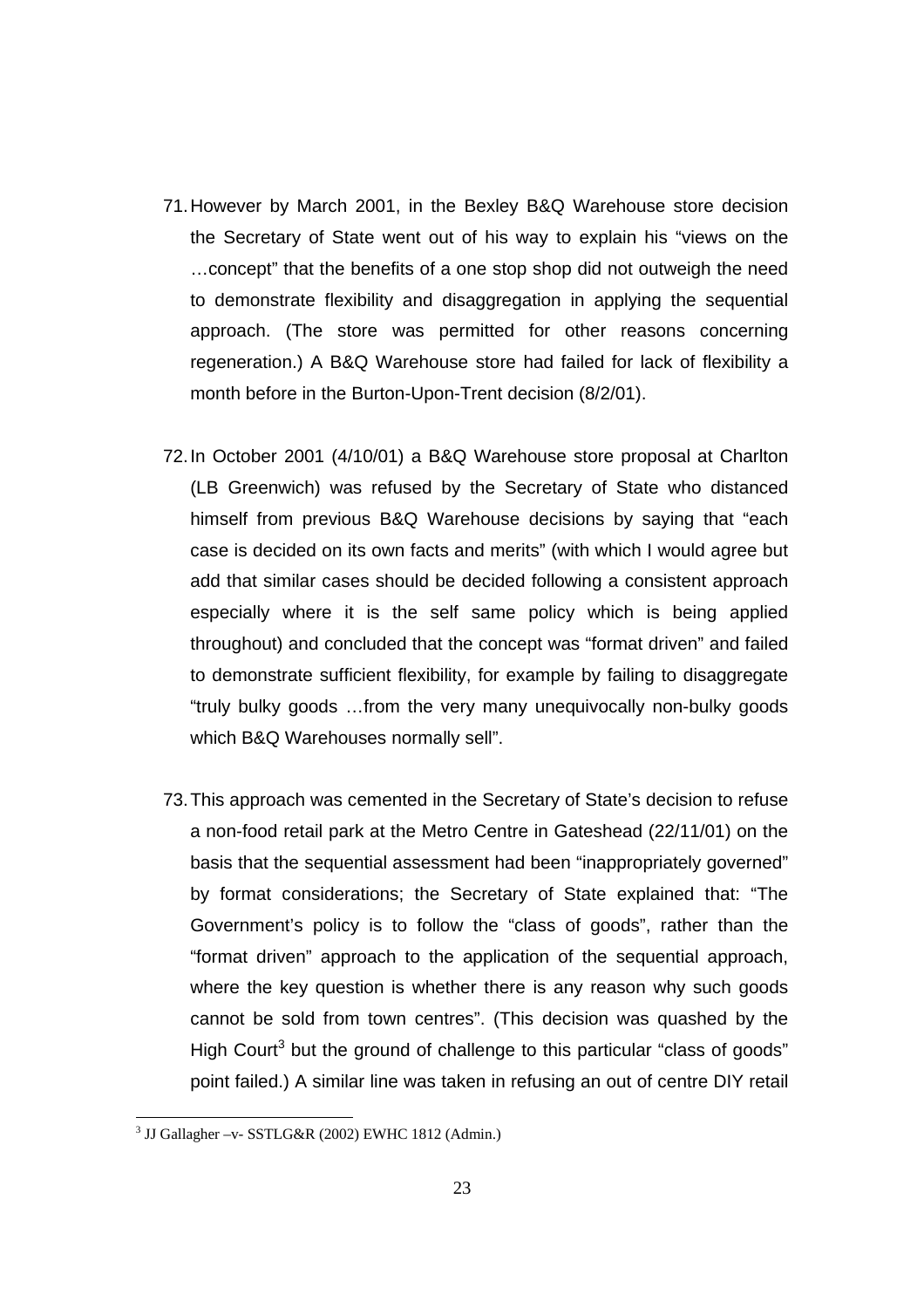warehouse in Liverpool (30/5/02) with the Secretary of State concluding that the "majority of goods …can and should be sold from town, district [and] local centres".

- 74. But then, in another example of sending out a mixed message, in permitting an edge of centre Sainsbury and 5 "bulky goods" retail warehouses in Wolverhampton (12/11/02) the Secretary of State found that although the sequential approach had been departed from as the scheme was capable of disaggregation and there were sequentially preferable sites, this departure was outweighed by the "weighty material consideration" that these sites were better suited to retailing non-bulky goods. Less than a year later, the Secretary of State was back on message when he stated in his decision to permit an edge of centre retail warehouse park in Aylesbury (8/9/03) that he did "not accept that there is a category of goods that can be regarded as "town centre comparison goods"." (Although this is an odd decision as the scheme involved 16 units and yet disaggregation was not pressed upon the applicant, the Secretary of State concluding that there were no sequentially preferable sites "which could accommodate this particular proposal".) In refusing an out of centre non food retail warehouse development in Tamworth (11/12/03) the Secretary of State criticised the site search for concentrating on sites for bulky goods retailing rather than the type of goods, namely comparison goods.
- 75. In re-determining and permitting a B&Q Warehouse store proposal at Barton Power Station, Trafford Park (19/12/01) the Secretary of State commented that B&Q whose sequential analysis sought sites down to 3 hectares ("less than half of the size of the appeal site") "could have made further efforts to scale down the proposal" but he took into account the assessment carried out for another scheme heard at the same inquiry which had examined sites down to 0.3 hectare. By the time of the decision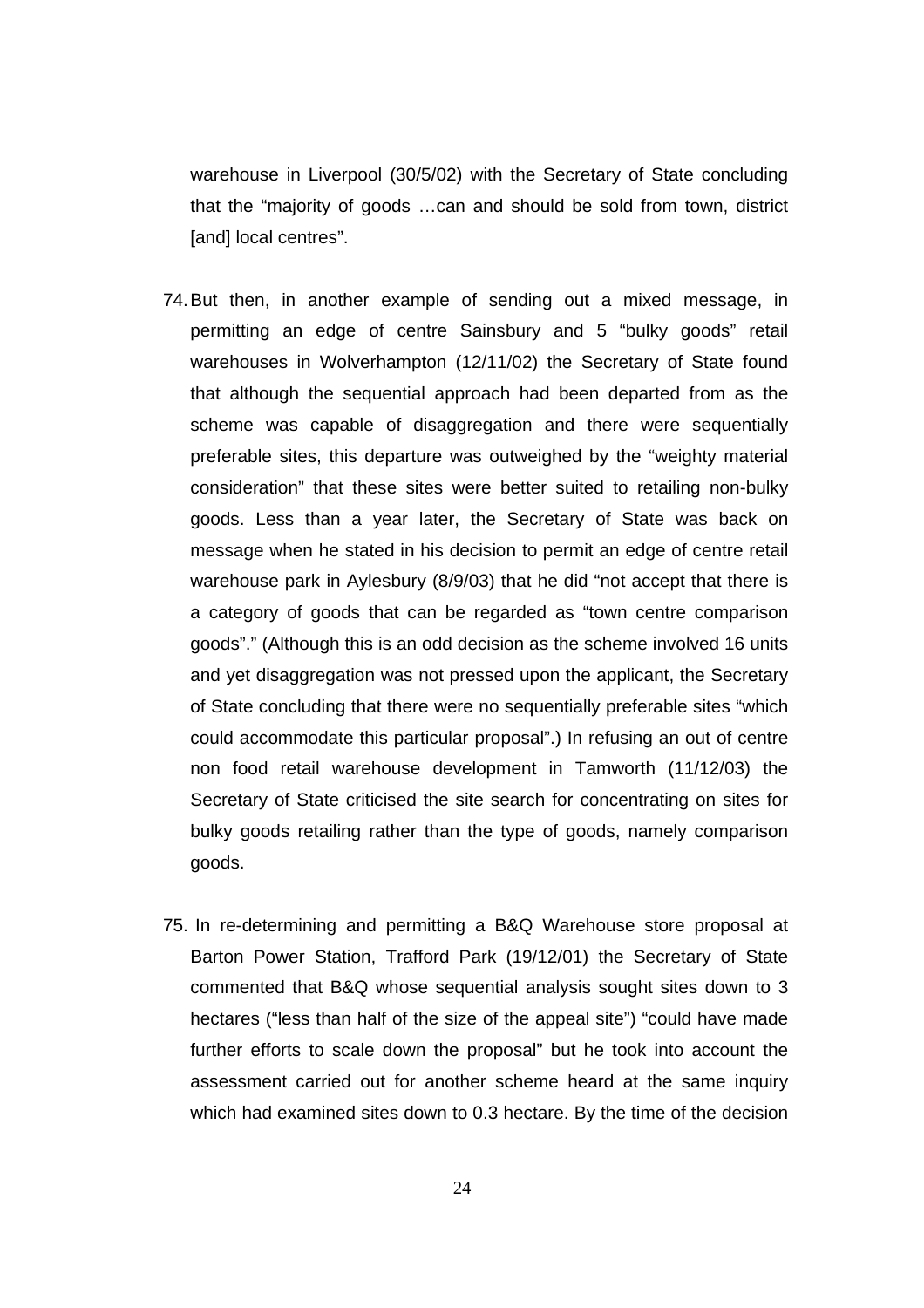to permit an out of centre B&Q Warehouse store in Croydon (23/8/02) looking for sites as small as 0.2 hectare was described as indicating "some flexibility towards site selection" (bear in mind that the proposed store, minus its garden centre and builders yard, was 9,710 sm. gross). An indication of what might satisfy the Secretary of State came in the Dragonville (Durham) decisions (30/12/03) in which no fewer than 4 retail warehouse permissions were granted; the schemes ranged in size from some 6,039 sm. gross to 16,717 sm. gross; sites as small as 0.1 hectare had been examined and the inspector concluded that there were no better sites "whatever degree of flexibility or disaggregation is applied"; the Secretary of State agreed.

- 76. However, the next month (30/9/02) in refusing an out of centre B&Q Warehouse store in Colchester the Secretary of State ticked the retailer off for being insufficiently rigorous in terms of flexibility and made the point that the format was not innovative as (by then) there were some 77 Warehouse stores. A similar point had been made the year before in the Sunbury case where the Secretary of State had commented that the Warehouse format was not innovative because by then it was "tried and tested" (13/6/01). (Later on, in 2004, however the Secretary of State was satisfied that looking at site sizes "about two thirds of the application area" was sufficient when he granted permission for an out of centre retail warehouse development in Weston-Super-Mare: 5/8/04.)
- 77. An 11,306 sm. B&Q Warehouse store was permitted at Cribbs Causeway (9/3/04) despite the retailer having "failed to address the scope for locating constituent parts of the development, such as the garden centre, on more central sites"; the Secretary of State concluded, in an apparent softening of the importance of the sequential approach, that the proven need and lack of significant impact meant that "the shortcomings in the sequential test are not determinative of the overall conclusion". In the following month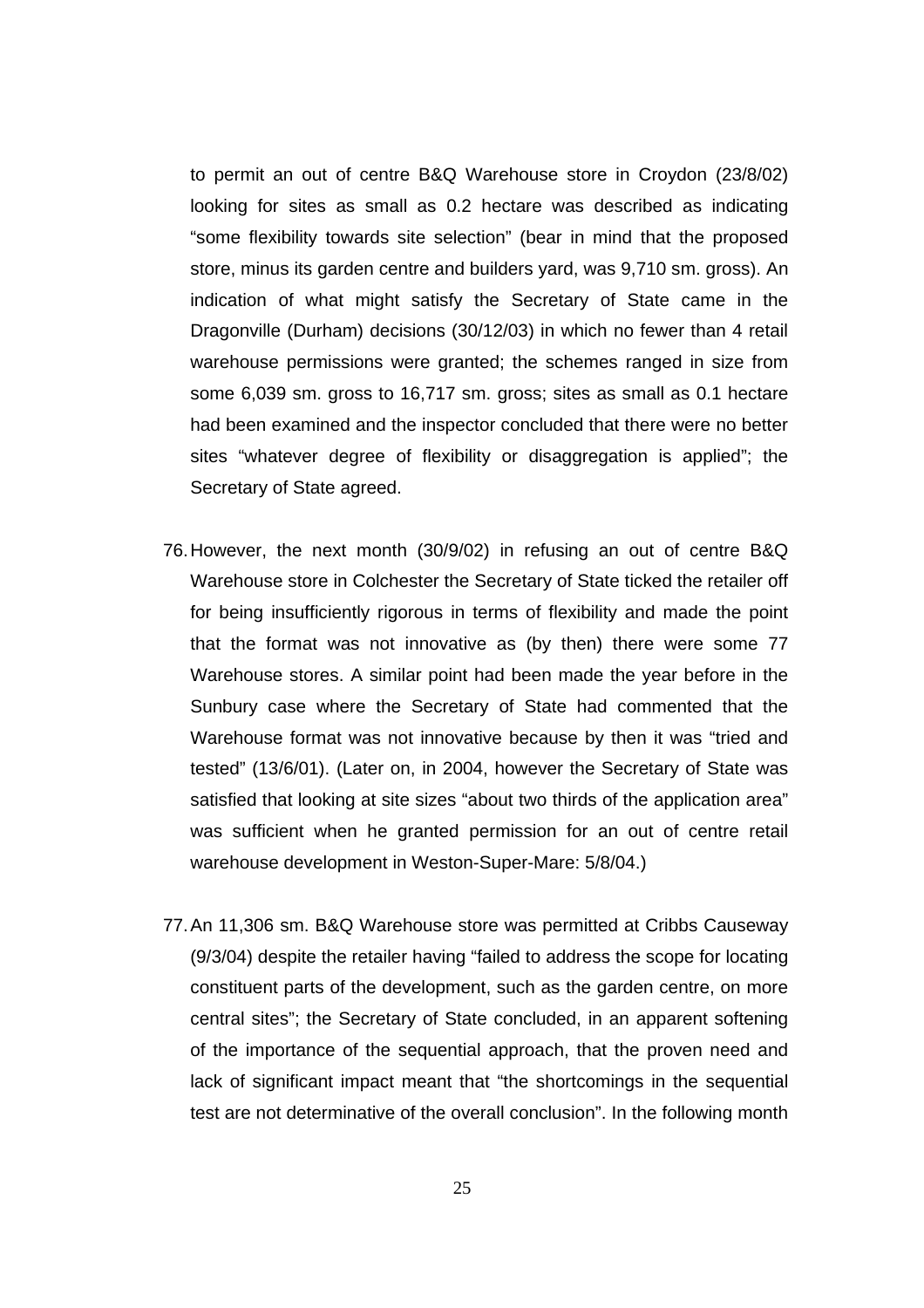(28/4/04) there was more good news for B&Q when permission was granted for an out of centre (14,808 sm. gross) Warehouse store in Southend-on-Sea; the Secretary of State concluded that "theoretically it would be possible to just about meet the floorspace requirements through disaggregation, but [he] also agrees …that disaggregation would be unrealistic in the particular circumstances of this case." The particular circumstances were explained in a passage in the inspector's report that the Secretary of State drew attention to, which explained that disaggregation would require "the use of virtually all the available town centre sites and a significant proportion of the vacant premises …such an outcome would be unrealistic in that not all these sites or units are likely to be devoted to meeting the type of DIY offer proposed. …As to the vacant premises, most have less than 200 sm. gross floorspace, which would require substantial and, …unrealistic disaggregation amongst the vacant shops."

- 78. This new dawn proved short-lived as just a few days later (17/5/04) the Secretary of State dismissed an out of centre appeal for a B&Q Warehouse store at Kettering stating that although he accepted that the benefits of the Warehouse format were "unlikely to materialise if the store is broken up into smaller units" he considered that this was a point of "limited weight". And in another decision issued on the same day, refusing an out of centre Warehouse store in Telford (17/5/04) B&Q's approach to amending their format – so to produce a "more efficient design and layout for the proposed store" – was described as "infrangible". (I must admit I had to look that one up: difficult or impossible to break or separate into parts.)
- 79. Later on, in the IKEA Stockport decision (2/8/04) the Secretary of State dismissed an application for an out of centre store although he did accept that disaggregation of the main elements of the (28,000 sm. gross)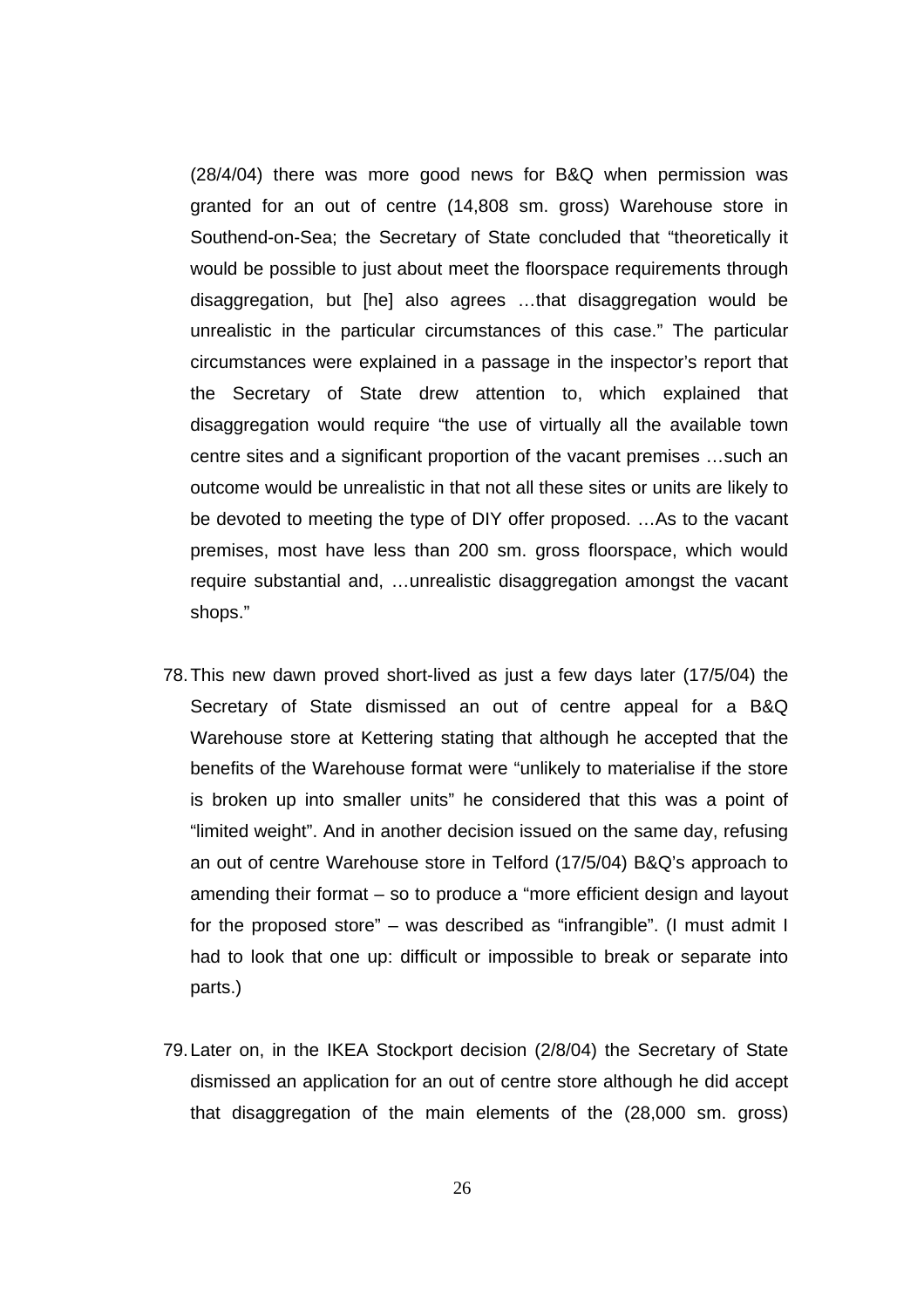scheme was "not necessarily appropriate". And a little later on still, an out of centre retail warehouse development in Shirley was permitted (18/10/04) even though a town centre site could accommodate one of the proposed units; the conclusion reached was that the town centre unit would be better used for a supermarket. Contrast some of the previous decisions.

- 80. An out of centre B&Q Warehouse store was permitted in Oldbury (24/11/04) on the basis that disaggregation of it, and the remainder of the proposed retail warehouse park, was not practical because comprehensive development was required in order to secure the reclamation of decontaminated land. But in July 2005 an out of centre retail warehouse scheme in Wallsend was refused as the sequential assessment had been format driven. Disaggregation continued to be raised as an issue, an out of centre Asda in Taunton was permitted because the retailer had searched on the basis of disaggregating its convenience goods from its comparison goods (3/8/05). In a more liberal turn, an out of centre B&Q Warehouse store (15,300 sm. gross) was permitted in Swindon (28/10/05) where 1.5 acres was considered to be an acceptable minimum size for the search "as this is the size required to house the smallest element of the proposal" and an out of centre retail warehouse park at Haden Way in Birmingham was permitted as there were no sequentially preferable sites for the proposal as a whole "or when disaggregated into a number of constituent units" (14/2/06); flexibility was still said to be "a fundamental element of the sequential approach".
- 81. But in permitting an out of centre DIY warehouse development in Tamworth (31/3/06) the Secretary of State said that he "agrees …that the individual retail elements of these proposals are not capable of meaningful disaggregation" accepting his inspector's advice that "they …could not be broken down into finite retail sectors such as household, gardening,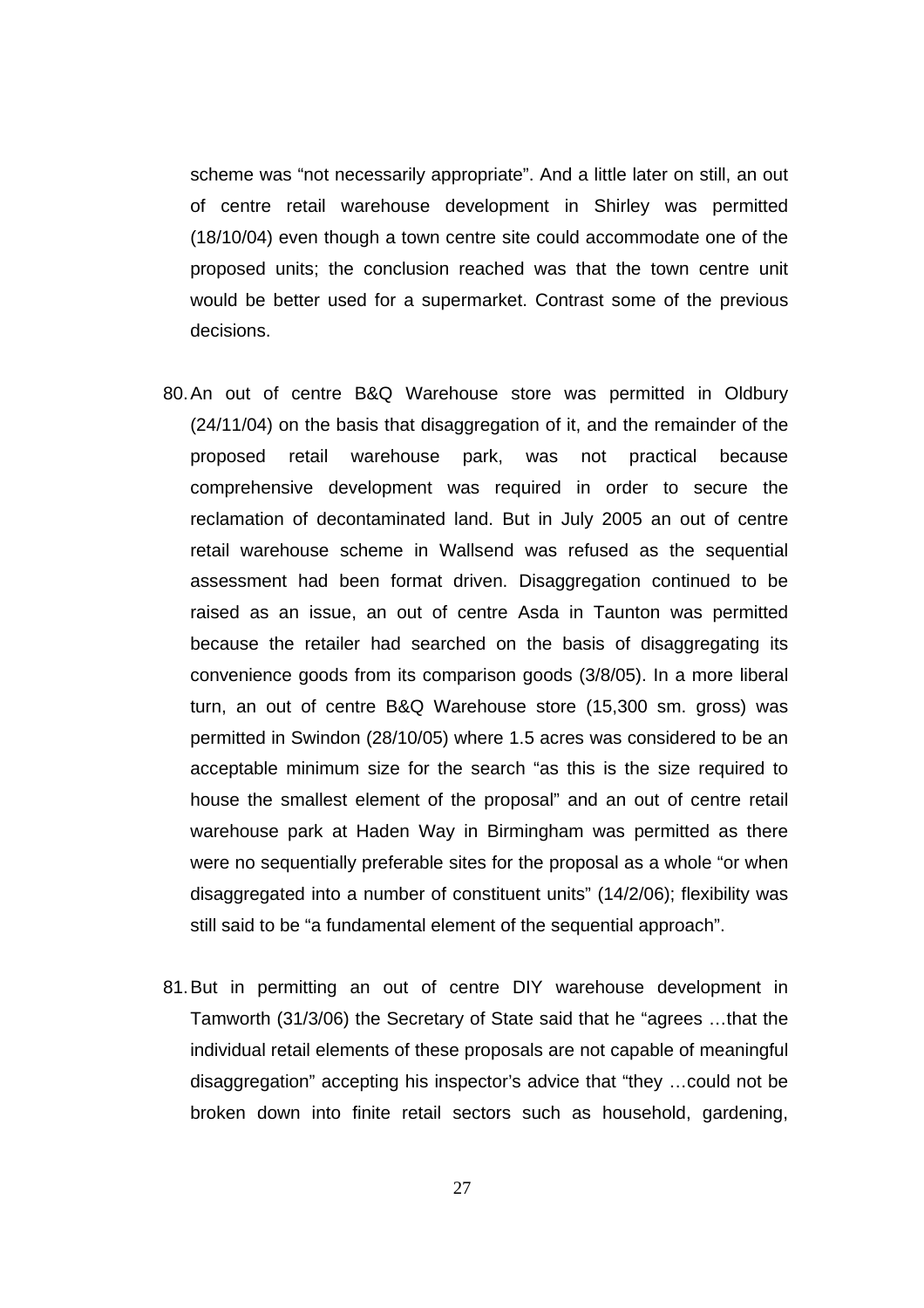building materials etc in a town centre location". And in permitting a Lidl in Merton (10/5/06) the Secretary of State said that there had been a "robust analysis of alternative sites" in circumstances in which the retailer had set out a requirement for a minimum store sales area of 1,063 sm. net and a single storey retail operation with no disaggregation.

- 82. The change in atmosphere as the ten year period drew near its end is illustrated well by the Secretary of State's decisions to permit an out of centre B&Q Warehouse store and a Wickes in Basingstoke (15/5/06) where she acknowledged that: "The scale and format of both "business models" can be justified on commercial and planning policy grounds" and that both retailers had shown flexibility by providing "significantly less car parking places …than the maximum allowed by PPG13" (B&Q were 30% below, Wickes, 35%). It is hard not to put an exclamation mark after these conclusions in view of many of the earlier cases, although by this time the new (2005) PPS6 was in place.
- 83. Perhaps the high point of B&Q's fortunes came with the recognition in the Rochester decision (25/9/06) that "to develop many of the [sequential] sites would require the arbitrary sub-division of the applicant's proposed model.…such sub-division would severely and …fatally dilute the qualitative benefits of the Warehouse model…" But it wasn't quite clear yet as in the following month the Secretary of State explained that she "considers that reliance on the "Homebase Model" as not being appropriate for disaggregation is not in accordance with PPS6" (Sydenham, Lewisham, 19/10/06).
- 84. A few months later (14/3/07) however an out of centre retail warehouse park in Bromsgrove was permitted with an acknowledgment that "there are no separate elements which could easily be disaggregated …without compromising the principle of the scheme." A similar line was adopted in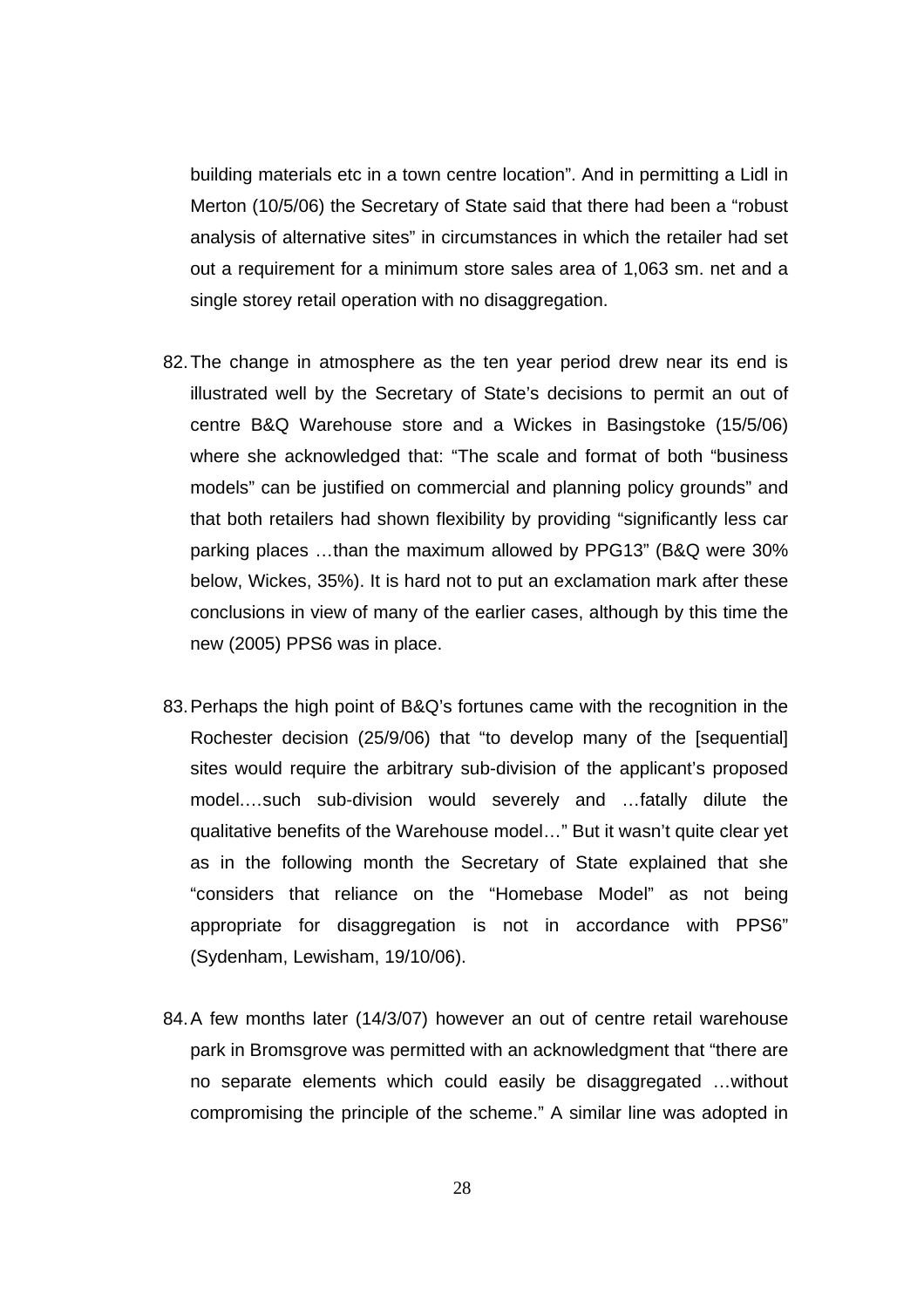permitting an out of centre DIY retail warehouse in Bodmin (15/3/07) on the basis that "there is no scope for disaggregation. There are no elements of the proposal which could be successfully operated from separate sites." There was a momentary throwback to earlier strictures when the Secretary of State explained that she "does not accept that the format of such stores being well established or the floor area being typical are sufficient reasons to avoid a proper consideration of flexibility" however she permitted an out of centre Focus DIY store in Castle Morpeth (10/10/07) agreeing with her inspector that: "While some disaggregation would be possible, such as separating the garden centre, PPS6 does not expect unrealistic divisions."

85. The Costco Warehouse Club format appears to have received a consistently more benevolent approach: in permitting an out of centre proposal in Chingford (Waltham Forest: 15/3/01) the Secretary of State explained that he "accepts …that the particular nature of your client's business operation requires a store of the size proposed." The particular points concerned economies of scale, that the aisles should be wide enough for forklift trucks and that there would be a comprehensive range available, in bulk, under one roof, in a single trip. The same approach was adopted the following day in permitting an out of centre Costco in Oldham (16/3/01) and a few months later in granting permission at Shinfield (26/7/01). It survived to resurface in a decision to permit an out of centre Costco in Chester 5 years later (6/4/06) where it was concluded that "to provide low prices economies of scale are necessary" and that "the sequential approach has to be applied having regard to the requirement to accommodate a building of at least the size proposed" (sic 12,612 sm.). It is hard, surely impossible, to square these decisions and especially the economies of scale / low prices point with many of the other decisions over the survey period, particularly some of the B&Q Warehouse store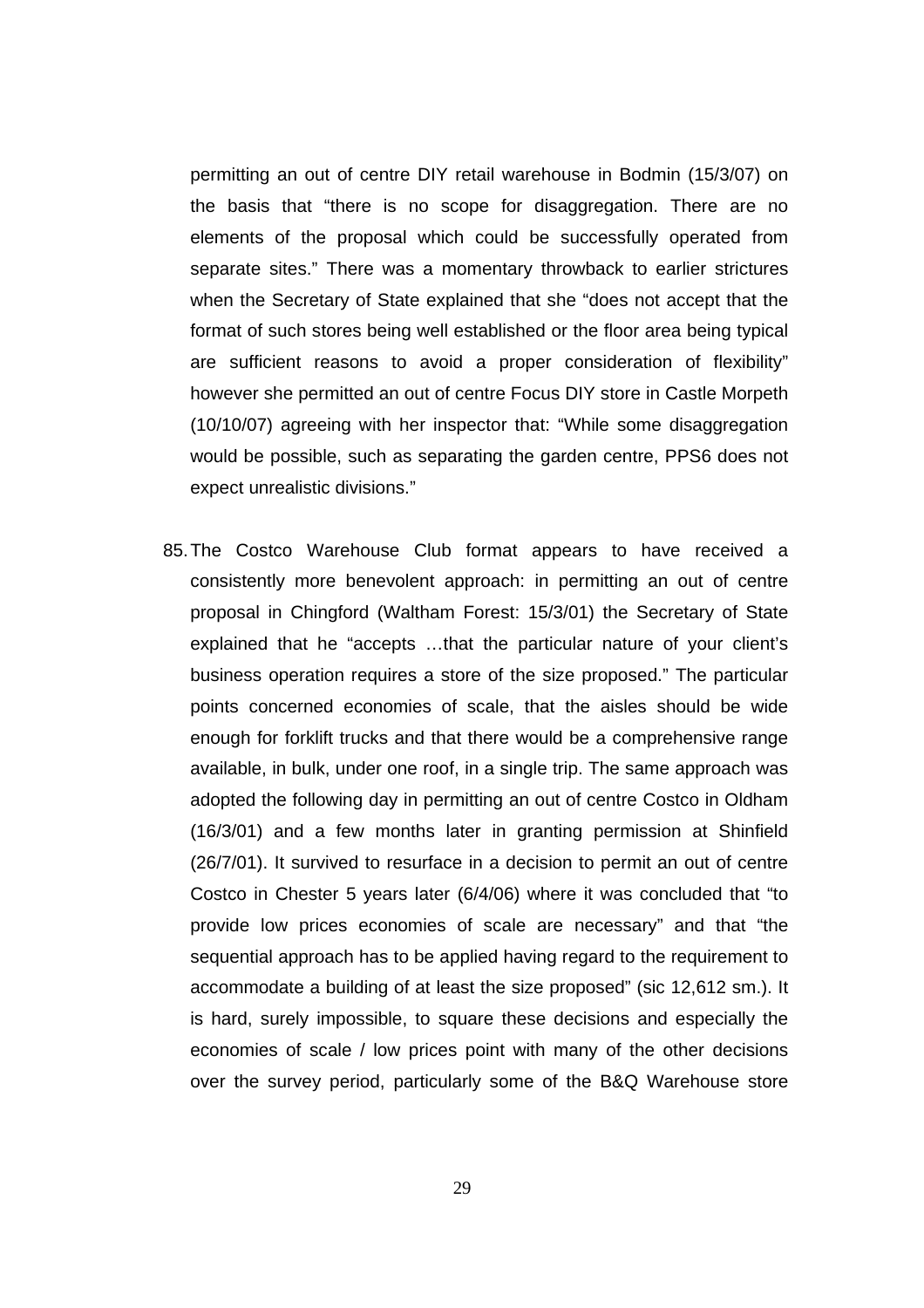cases in which an almost evangelical approach to disaggregation was adopted.

Scale – is my store too big for your town?

- 86. The Secretary of State has taken the approach that where the scale of a proposal would lead to a centre elevating its status in the retail hierarchy this should be plan-led: see the Bracknell town centre decision (8/5/01). In the Tesco Hartcliffe (Bristol) decision (28/6/01) the Secretary of State expressed concern about "the problems associated with large superstores "piggybacking" on local centres", but the scheme was allowed for other (regeneration) reasons. However in the Tesco Lambeth decision (11/12/01) although the Secretary of State considered the proposed store to be out of scale with the neighbourhood / local centre in which it was located, he did not consider it to be "so out of proportion" as to justify refusing permission.
- 87. A year later (12/12/02) a 21,708 sm. edge of centre Factory Outlet Centre was refused permission on the basis that it was not appropriate to the scale function and catchment of the adjacent Burntwood (Lichfield) centre which was considered to be a "smaller town centre and urban district centre". In similar vein, an edge of centre Asda superstore was dismissed (24/9/03) on the basis of a "compelling objection" that its scale would not be appropriate to a town centre of the size and nature of Elland; the store, it was pointed out, would be 6 times larger than any other individual shop and would have added some 3,252 sm. net retail floorspace to a centre of some 4,136 sm. An out of centre proposal for a B&Q Warehouse in Kettering was dismissed (17/5/04) on the basis that it would be out of scale with Kettering and its catchment; increasing Kettering's retail floorspace by around 10% was said to be "a very significant increase".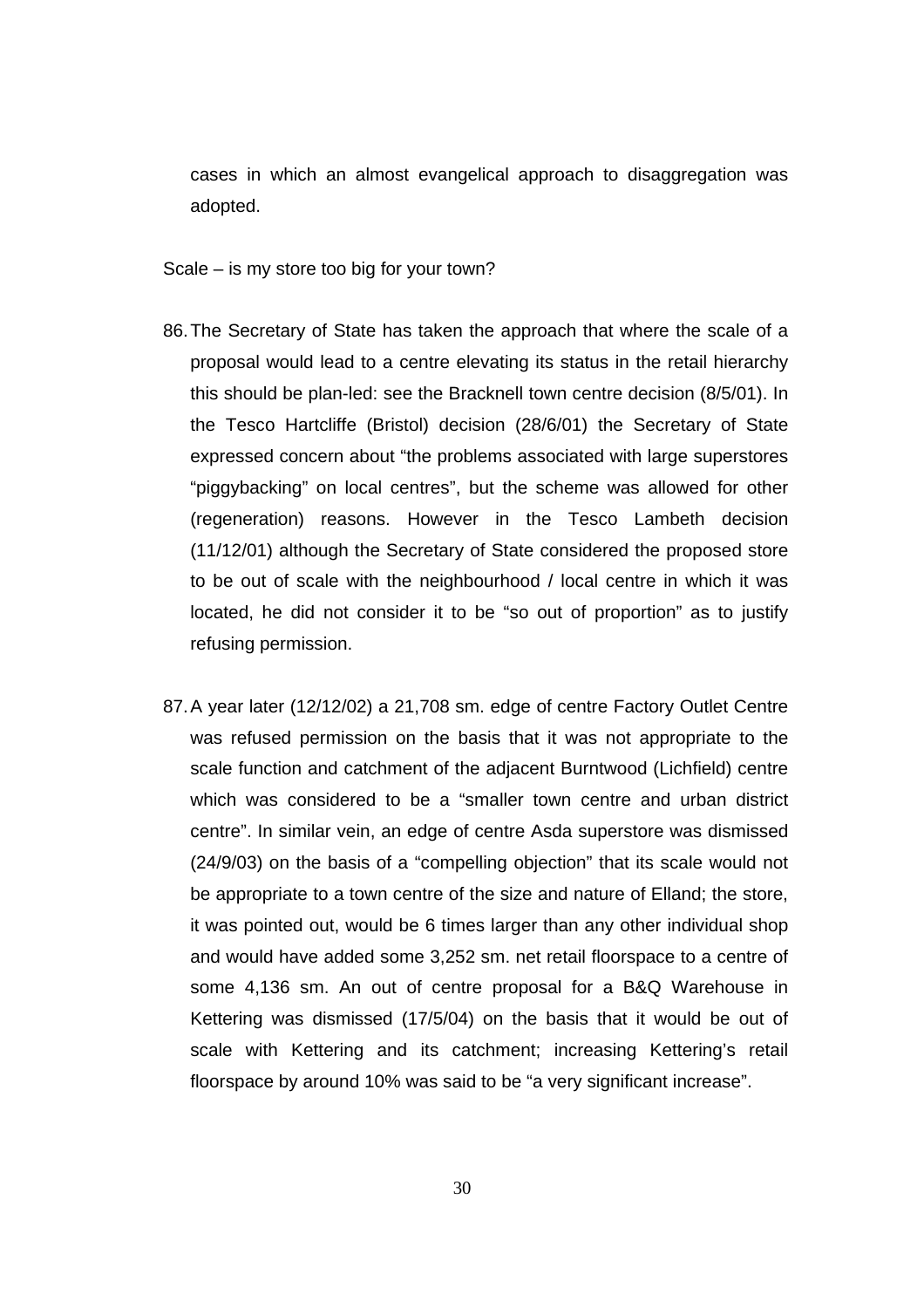- 88. The main reason given by the Secretary of State for refusing an out of centre IKEA store in Stockport (2/8/04) was that at 28,000 sm. gross its scale would have been too large for the sub-regional role of Stockport, it would have been better located in a regional centre such as South Manchester. A challenge to this decision failed; the High Court held in IKEA –v-v FSS (2005) EWHC 208 (Admin.) that "the relevant catchment is that which the development would serve …It is that catchment which defines the area within which the sequential analysis must be applied."
- 89. A short while later, the Secretary of State permitted an out of centre B&Q Warehouse store in Oldbury (24/11/04) as "proportionate" in scale to the town "despite the fact that the development would lead to an increase of 160% in the existing floor area in Oldbury town centre." An extension to Tesco Burnham-on-Sea was refused for being out of scale with the local centre (31/8/06). A Tesco superstore was found to be an inappropriate scale in relation to the adjacent neighbourhood centre but justified nonetheless on the basis of quantitative and qualitative need (Highams Park, Waltham Forest (11/6/07) the proposal was refused on design grounds).

Has the interpretation and application of the sequential test been consistent and predictable?

90. As with the need test, over the ten years that I have reviewed it is fair to say that no-one can have been left in any doubt that the sequential test was seen by the Secretary of State as an important part of retail planning policy – retailers knew how much significance the Secretary of State attached to the issue. However, once again, the significance of the test surely means that those who were affected by it were entitled to expect a consistent interpretation and application by its author. The decisions do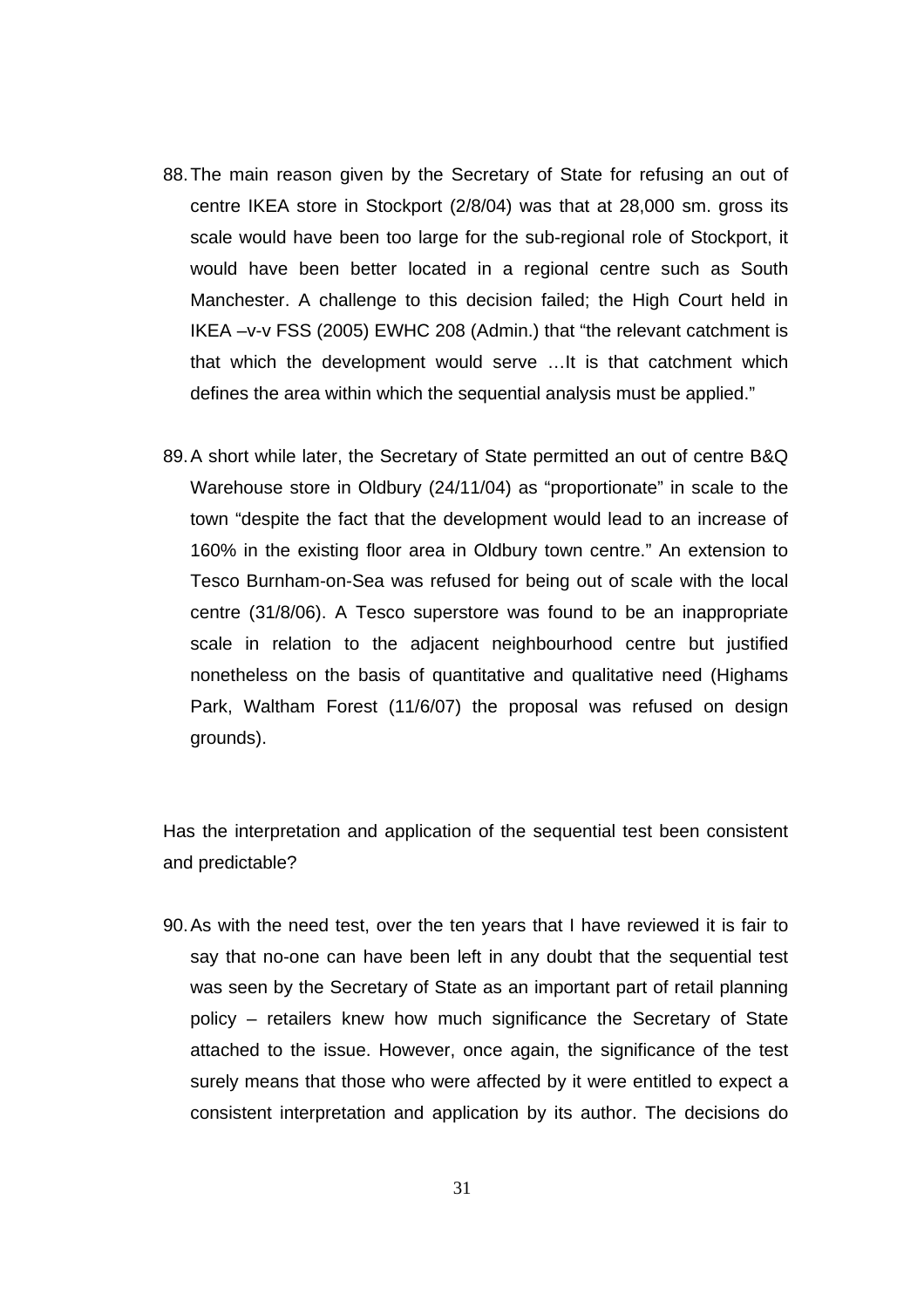show a general trend, until towards the end of the period in question, of increasingly onerous demands concerning flexibility. This is particularly evident in the decisions which discussed disaggregation. However it was never really clear quite how far a retailer had to go in pursuing this theory – the decisions lurched around with various new sub-sets of the theory appearing and disappearing over time. So my verdict on the sequential test is similar to the view I expressed earlier concerning the need test - we all knew it was there but the Secretary of State was far from consistent and predictable in its interpretation and application.

Retail impact – the appearance and disappearance of a sustain and enhance test

- 91. Factory Outlet Centres got off to a bad start with the Corby decision (27/1/98) in which an out of centre proposal was refused on the basis of absence of proven need, breach of the sequential test and unacceptable impact by virtue of failing to positively sustain and enhance the town centre. In other words, it was not sufficient that the proposal would not harm the vitality and viability of the town centre - it had to boost the centre as well - a difficult test for an out of centre proposal to meet.
- 92. The Secretary of State followed this approach in deciding to refuse permission for an out of centre retail warehouse development in Macclesfield (23/11/98) explaining that "the proposals do not accord with the clear thrust of PPG6 …that town centres should be enhanced".
- 93. The idea that a retail proposal could be refused on the basis of lack of positive impact had a brief shelf-life in retail planning as the High Court held in the Hambleton case that PPG6 did not require enhancement to be shown.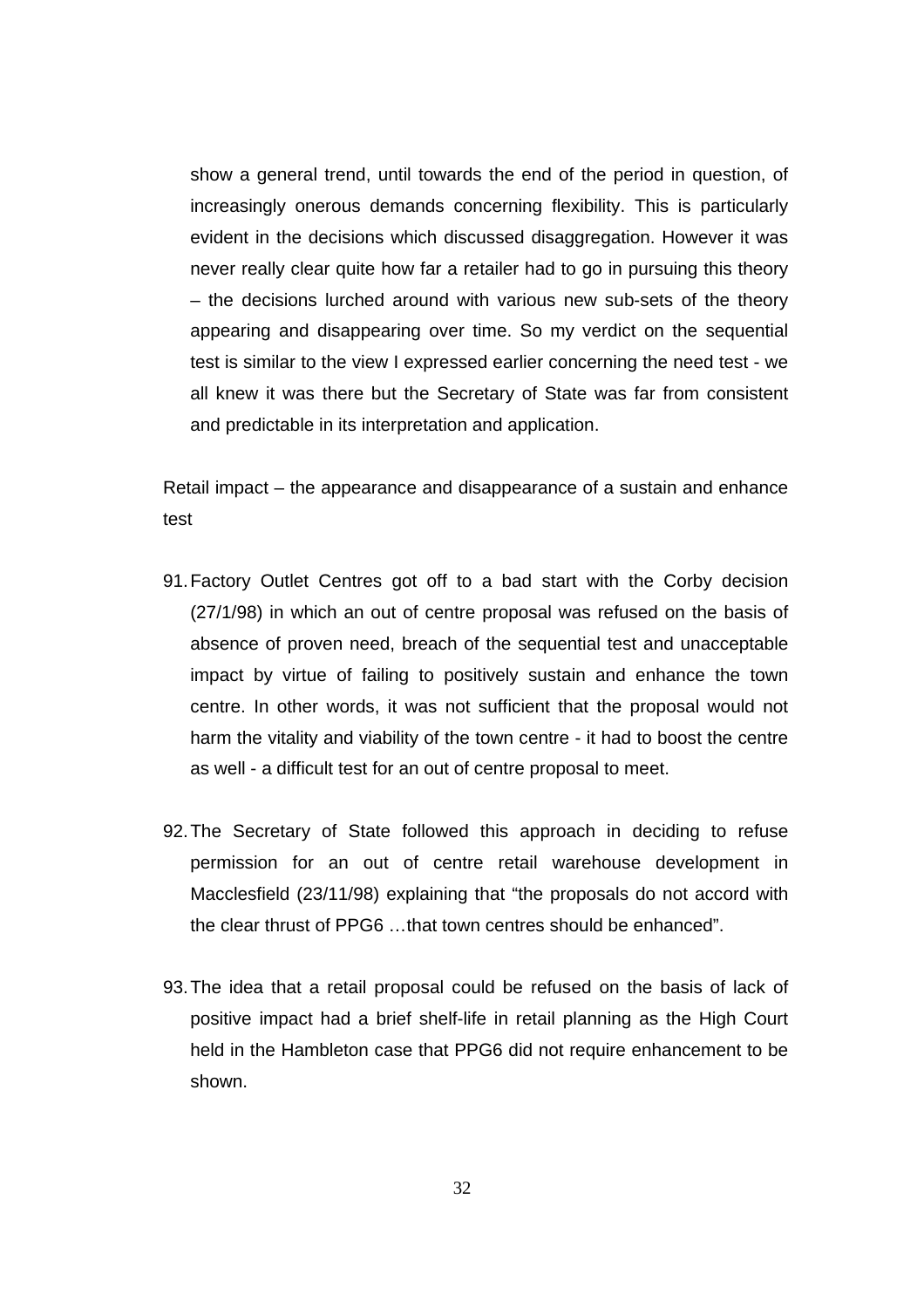94. A rare example of an out of centre proposal being found to meet the "positively enhance" test is the Tesco Redruth decision (3/12/98) in which the Secretary of State concluded that the out of centre store would bring about a substantial clawback of expenditure, which would lead to an increase in linked trip expenditure to the town centre which in turn would be greater than the trade that would be drawn from the town centre to the new store, so that there would be "an overall beneficial effect" on the vitality and viability of the town centre.(A similar approach was adopted in the decision to permit an edge of centre non-food scheme in Denton: 27/09/01.)

Harmful impact has been a straightforward test

- 95. There is nothing much of note in the decisions concerning the test of avoiding harmful impact on the vitality and viability of centres.
- 96. The use of company average (rather than predicted actual) turnovers in order to assess retail impact was considered to be "highly unusual" and wrong in the Chesterfield Asda decision (3/1/02).
- 97. Every now and again an approach crops up in a decision which is never repeated afterwards. Thus in deciding to permit an out of centre Asda superstore on the Old Kent Road in Southwark (20/9/00) the Secretary of State examined whether there would be harmful impact not only from trips to the new store but also from linked trips to nearby shops and services.

Deterring potential investment in centres constitutes harm

98. In the Arbury Camp decision (South Cambridgeshire: 12/11/98) although it was concluded that there would not be material harm to the vitality and viability of the city centre, an unacceptable impact was found by virtue of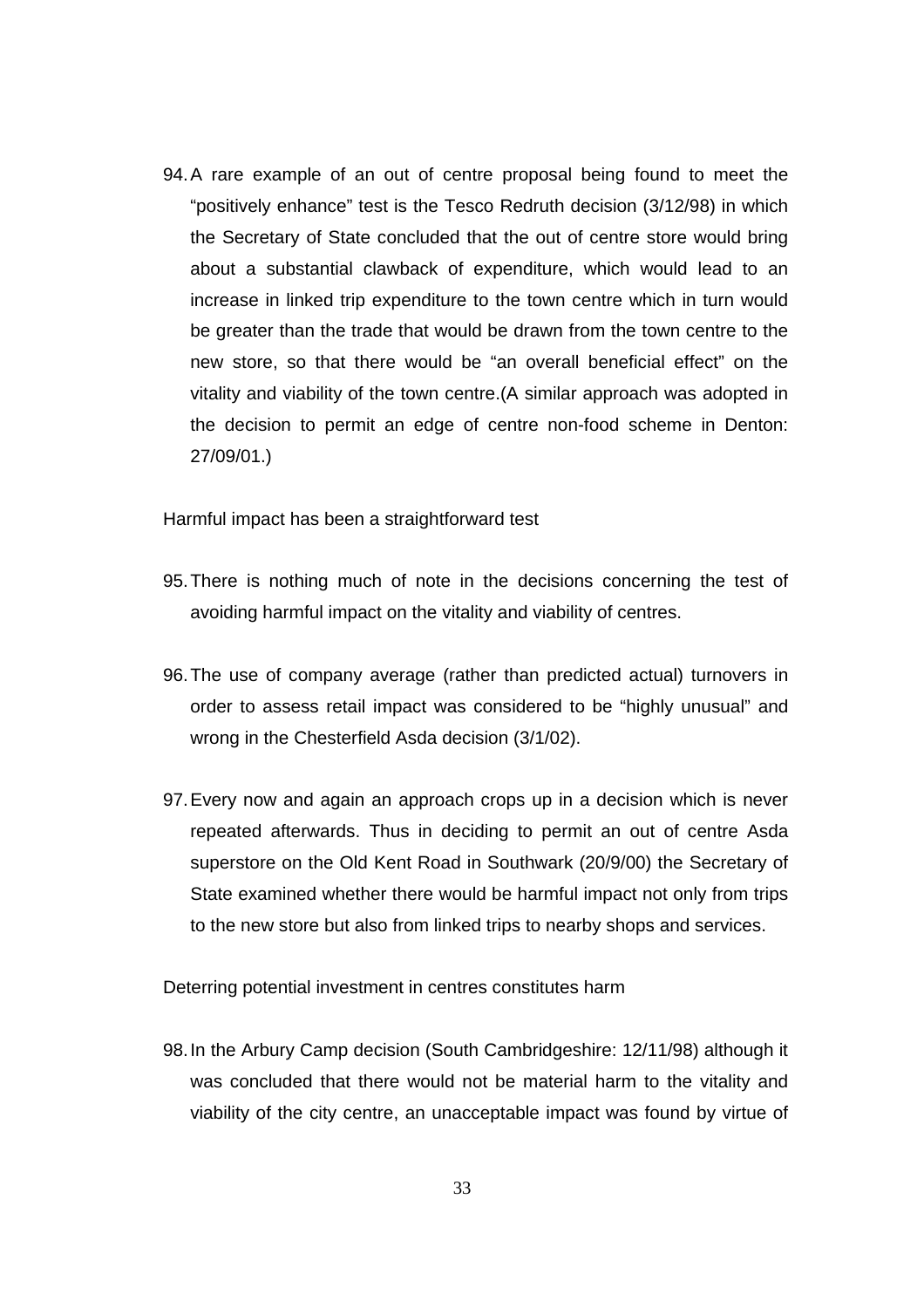the perceived effect that out of centre retail development would have on potential investment in the city centre.

- 99. The protective approach to guarding investment in centres manifested itself in the Secretary of State's decision to refuse an application for an out of centre Tesco superstore in Hull (15/12/98) in which it was concluded against the proposal that the strategy for bringing forward a city centre site "could be delayed or put at risk" and the proposal "may delay or prejudice" it. It is interesting to note the formulation which did not involve a conclusion that prejudice would be likely but rather that it "could" or "may" be so.
- 100. An out of centre Matalan in Corby (18/4/02) was refused permission with the Secretary of State agreeing with his inspector's comment that the proposal would "do nothing to improve retailers' and investors' confidence" in what was described as a "fragile" town centre. An out of centre Lidl in Newhaven was refused (22/3/05) as its approval "would constitute a major psychological blow to confidence in what is currently a fragile town centre".

Has the interpretation and application of the retail impact test been consistent and predictable?

101. I consider that the Secretary of State has been both consistent and predictable in the interpretation and application of the retail impact test over the ten years in question. There is little of note in the decisions because this is a well understood area of retail planning – the test has been in place in some shape or form for decades. I suspect that things would have been different had an enhancement test been maintained.

What is the role of regeneration benefits in retail planning?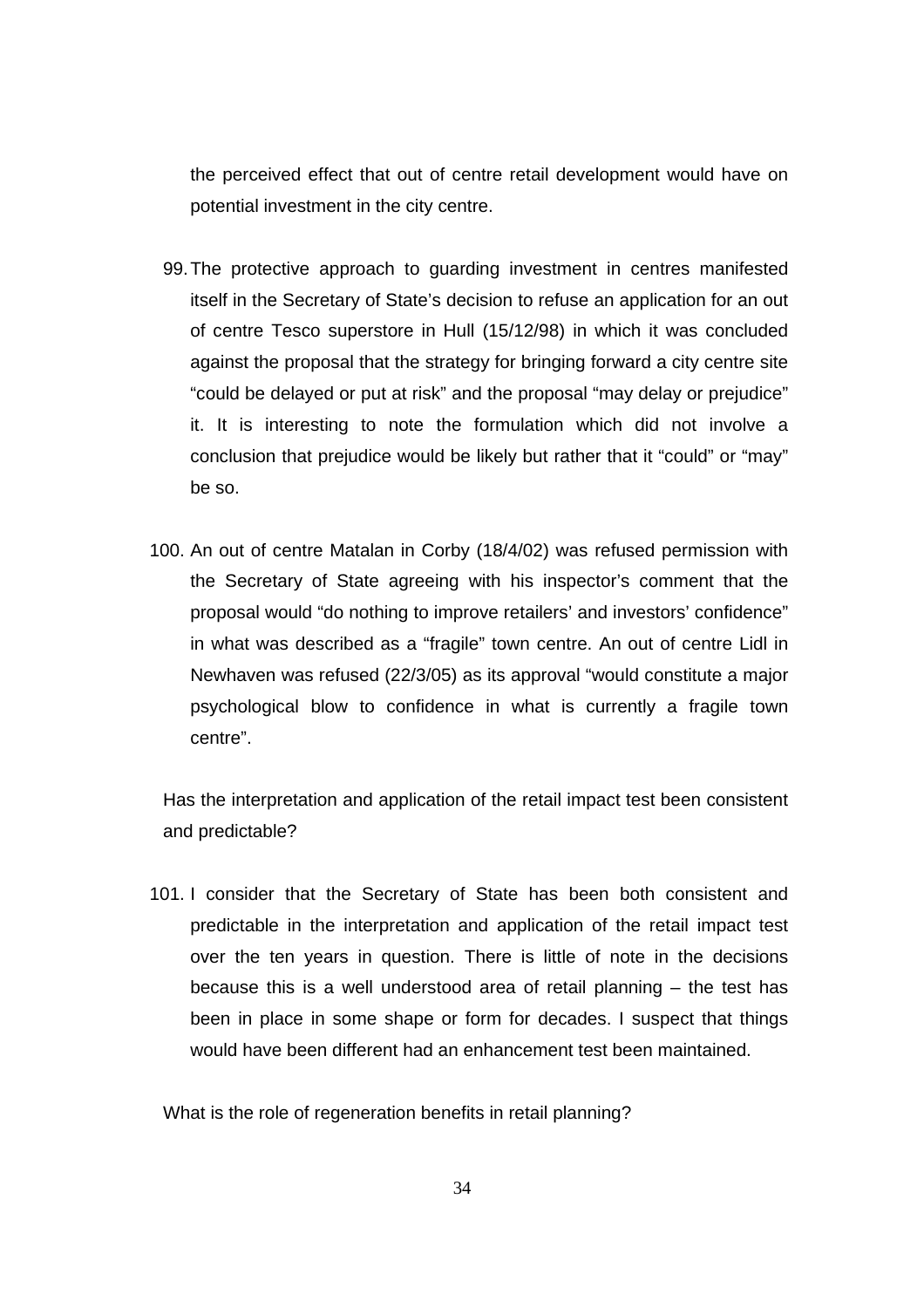- 102. Arguments that a retail proposal would bring regeneration benefits have had mixed fortunes over the ten years of my review. The argument has been successful in a good many cases but has failed to win the day in several others. There were attempts to argue that regeneration benefits could qualify as a category of retail need but eventually (in the April 2003 McNulty Statement) the Secretary of State made it clear that this is not so and that the proper analysis is that regeneration benefits constitute a material consideration which might add weight to the case for granting permission, and in some circumstances might outweigh concerns that otherwise would have pointed to a refusal.
- 103. A fairly early example of this "weighty consideration" approach was seen in the Secretary of State's decision (contrary to his inspector's recommendation) to grant permission for a mixed use scheme which included a Factory Outlet Centre on an out of centre site in Seaham (30/1/00) in which the regenerative benefits of the scheme were held to outweigh concerns about a possible adverse retail impact on the town centre. The Secretary of State explained that the primary considerations "are the exceptional economic and social characteristics of East Durham …and the extent to which the proposal is consistent with the government's commitment to regenerating the coalfields…" He continued that "in recognition of the unique history and circumstances of mining communities", "a more pragmatic approach to planning is required…"
- 104. On the other hand, later that year (8/5/00) the Secretary of State agreed with his inspector who had characterised the role of an out of centre retail development in securing an appropriate use for a complex of listed buildings in a mixed use scheme including the Fire Services National Museum in Daventry as a "real need".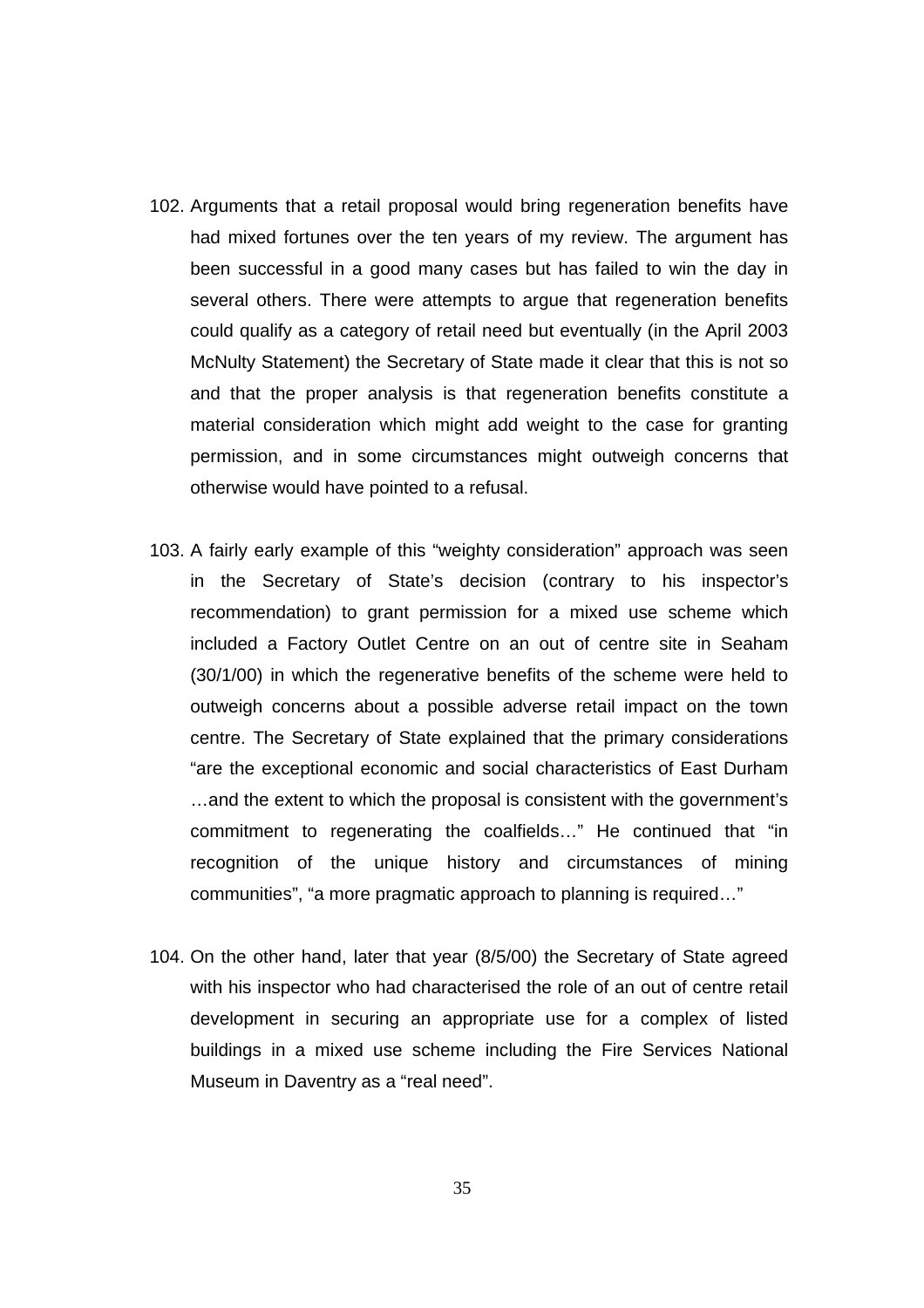- 105. In the Asda Old Kent Road (Southwark) decision (20/9/00) the Secretary of State concluded that shortcomings in the sequential assessment and his concerns about whether the scale of the proposed out of centre store was justified were outweighed by the "considerable regeneration benefits" in an area "badly in need of regeneration".
- 106. The "weighty consideration" approach surfaced again in the Secretary of State's decision to permit an out of centre mixed use scheme, including a B&Q Warehouse (and a mosque – a unique combination?) on the Alcad site in Redditch (7/11/00). He gave "much weight" to the "boon" of decontaminating a "daunting" site. A similar approach, in which the regeneration benefits of funding the high cost of decontaminating a site outweighed policy objections led the Secretary of State to grant permission for an out of centre B&Q Warehouse store in Gloucester (7/10/03). Just as decontaminating an ex-gas works site had tipped the balance in favour of permission for an out of centre non-food scheme in Bell Green (Lewisham: 29/1/03). The Secretary of State was not wholly convinced by IKEA's sequential assessment in the Edmonton (Enfield 26/11/03) decision but concluded that this was outweighed by the remediation of a heavily contaminated site.
- 107. Providing a new college building was held to counter-balance an acknowledged lack of capacity for the convenience element of an edge of centre Asda superstore in Stevenage (23/11/00). (Regeneration was considered to be a need "of another sort".) In a similar fashion, an edge of centre Asda superstore was permitted in Bishop Auckland (12/2/02) despite a "modest element" of need because of the "major factor" that a site which was considered to be "a major blight upon the image of the town" would be regenerated.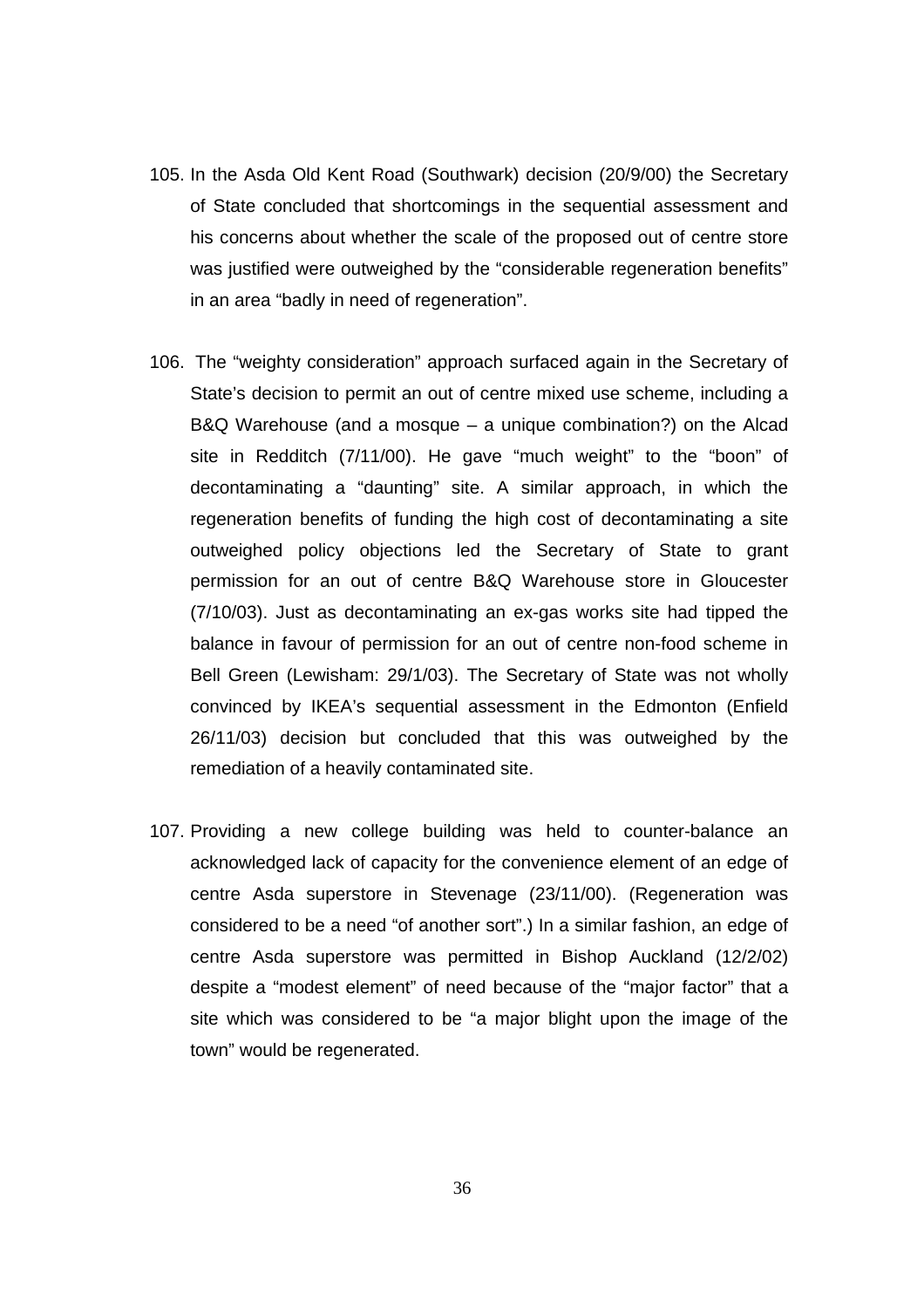- 108. The regeneration of Springfield Gardens (Spalding 12/2/01) as a tourist facility and as a centre for promoting the British bulb and cut flower industry was considered to be a "compelling need" such as to justify an out of centre Factory Outlet Centre which would provide cross-subsidy funds.
- 109. An out of centre retail warehouse park was permitted in Stoke on Trent (8/3/04) despite a failure to fully consider disaggregation with the Secretary of State deciding that this was outweighed by the regeneration benefits of bringing about an "environmental uplift in an important gateway location" which was a rundown "red light" area. (A unique balancing exercise in these decisions!)
- 110. Lidl obtained permission for a store in Binley (Coventry 26/7/06) by securing the future of a local company despite their retail case being described as "weak", "unconvincing" and "seriously flawed".
- 111. Perhaps the clearest example of regeneration considerations being decisive is the Tesco Warrington decision (19/12/01) in which an out of centre store that the Secretary of State said in terms "could not be justified and would have been refused" was permitted because it would crosssubsidise a new stadium for the Warrington Wolves Rugby League Club. Their continued Super League status depended upon the new stadium which was not otherwise financially viable. A similar approach won the day for an out of centre retail warehouse park in Salford that was permitted because of the regeneration benefits of providing a stadium for the Salford City Reds to retain their place in the Super League (2/11/06).

Has the approach to regeneration benefits been consistent and predictable?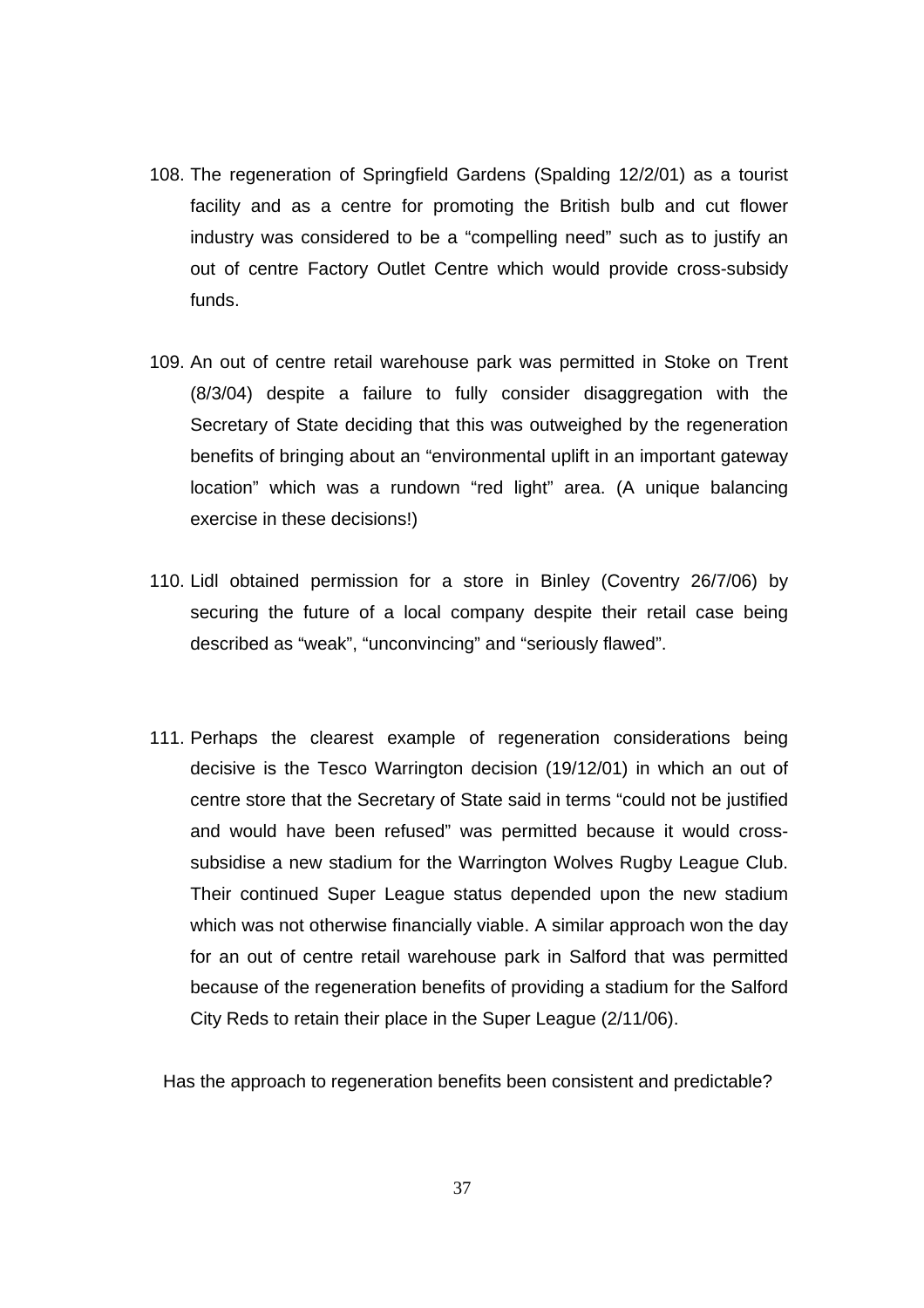112. By and large I would say that there has been a consistent approach in the decisions of regarding regeneration benefits as material considerations which might, depending on the circumstances of the case in hand, outweigh other considerations that point against permitting a proposal. As for predictability, the decisions which have had to grapple with regeneration issues are classic examples of planning judgments in which various competing considerations are weighed in the balance before an overall conclusion is reached. In other words, it isn't really possible to predict the outcome in any given case but that is inherent in an exercise of judgement involving weight and balance.

What is the role of a "fallback" planning permission in retail planning?

- 113. Every now and again a proposal is put forward on the basis that its effects would be better (usually in the sense of less harmful) than the implementation of an extant planning permission on the site. The argument usually runs that the applicant would be prepared to give up the fallback permission if a new permission is granted. Plainly, the existence of a fallback permission is a material consideration and the more likely it is to be implemented in the absence of the new permission which is being sought, the greater the weight that should be given to it.
- 114. In some cases, a fallback permission has proven to be decisive in tipping the scales in favour of a proposal that otherwise would not have been permitted.
- 115. Trading in a fallback permission (and closing an existing store) was decisive to overcome an absence of proven need for an out of centre Tesco superstore near Scunthorpe (5/3/01). An edge of centre Asda superstore in Leicester would have been refused for breach of the need,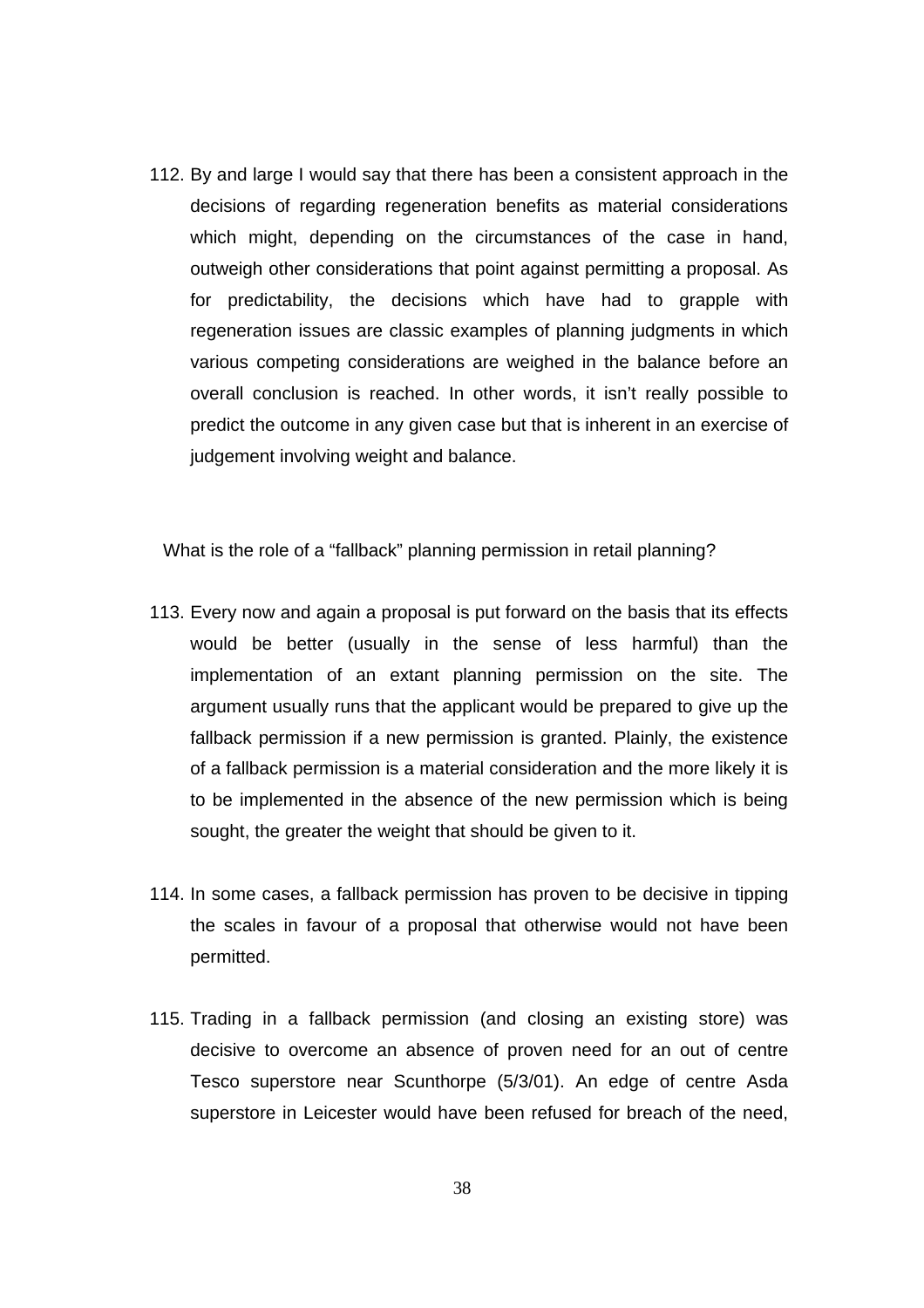sequential and retail impact tests but for the fallback permission which the Secretary of State considered would have caused more harm (10/12/01). An out of centre non food retail warehouse development in Chichester (30/5/02) would have been refused but trading in a fallback permission for a larger amount of floorspace was considered to "tip the balance". A similar approach won the day for an out of centre B&Q Warehouse store in Stoke-on-Trent (20/1/05) where the fallback permission had "more relaxed" conditions which would have allowed town centre retailers such as Boots and WH Smiths to trade.

116. In some other cases, it has proven to be a useful rather than decisive element in the weighing scales in favour of granting the new permission. (For example, the Tesco extension in Ponders End permitted by the Secretary of State (22/8/00).

Has the approach to fallback permissions been consistent and predictable?

117. The approach to fallback permissions has been consistent throughout, treating them as material considerations which might, depending on the circumstances of the case in hand, outweigh other considerations that point against permitting a proposal. Just as with weighing regeneration benefits in the balance, the weight given to a fallback permission must be a matter of planning judgement and so it should not be possible to predict the outcome in any given case. That said, in those cases where there has been a realistic fallback position which would cause more harm than the proposal, the Secretary of State has tended to give it decisive weight so as to justify granting permission for the (less harmful) proposal. This seems inherently sensible.

So has retail planning policy delivered the goods?